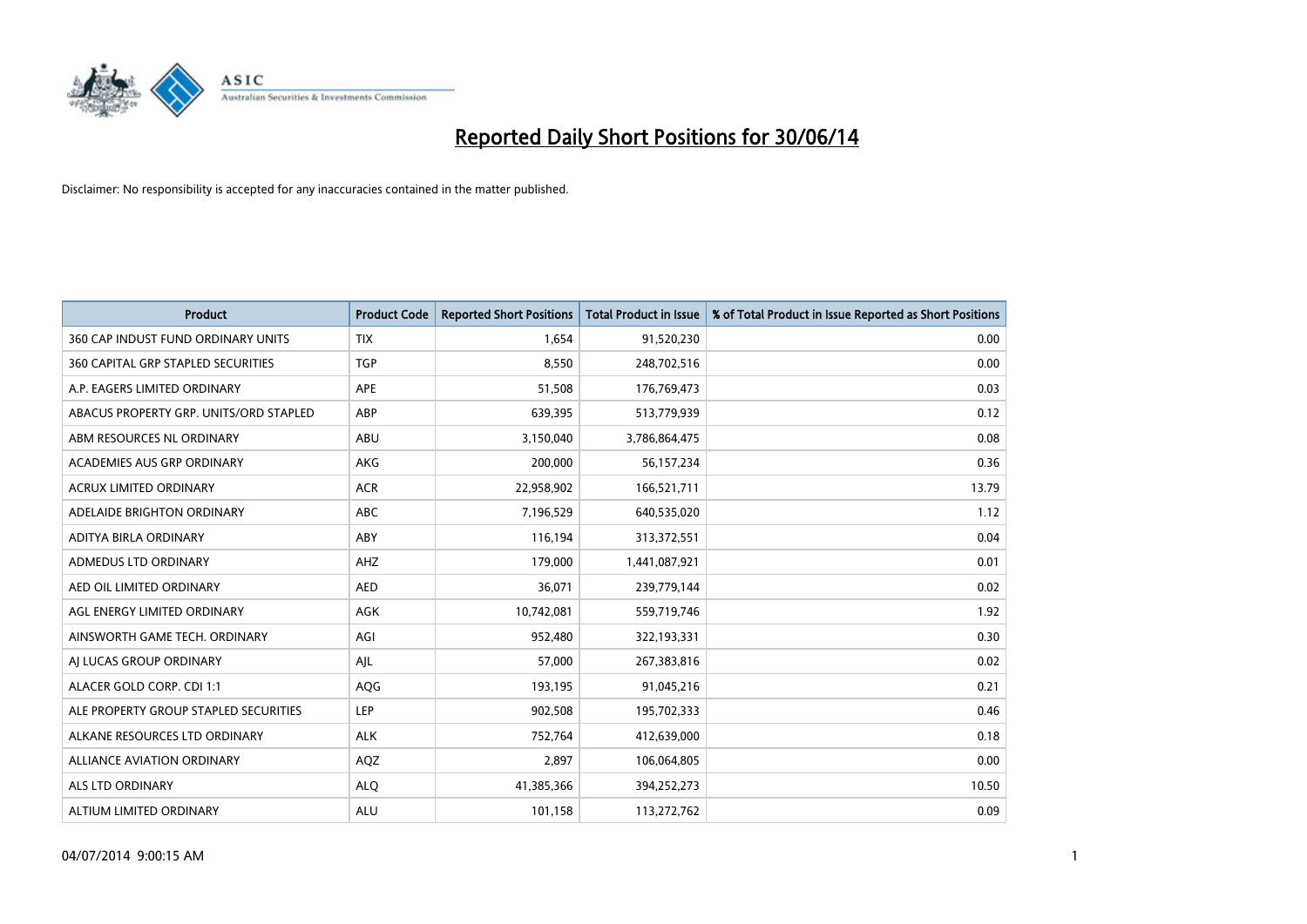

| <b>Product</b>                          | <b>Product Code</b> | <b>Reported Short Positions</b> | <b>Total Product in Issue</b> | % of Total Product in Issue Reported as Short Positions |
|-----------------------------------------|---------------------|---------------------------------|-------------------------------|---------------------------------------------------------|
| ALTONA MINING LTD ORDINARY              | <b>AOH</b>          | 224,645                         | 532,234,704                   | 0.04                                                    |
| ALUMINA LIMITED ORDINARY                | AWC                 | 80,929,697                      | 2,806,225,615                 | 2.88                                                    |
| AMALGAMATED HOLDINGS ORDINARY           | AHD                 | 10,444                          | 157,864,530                   | 0.01                                                    |
| AMCOM TELECOMM. ORDINARY                | AMM                 | 2,264,167                       | 264,835,089                   | 0.85                                                    |
| AMCOR LIMITED ORDINARY                  | AMC                 | 6,977,430                       | 1,206,684,923                 | 0.58                                                    |
| AMP CAPITAL CHINA ORDINARY UNITS        | <b>AGF</b>          | 10,984,000                      | 374,593,484                   | 2.93                                                    |
| AMP LIMITED ORDINARY                    | AMP                 | 35,153,086                      | 2,957,737,964                 | 1.19                                                    |
| ANSELL LIMITED ORDINARY                 | <b>ANN</b>          | 5,857,687                       | 152,937,881                   | 3.83                                                    |
| ANTARES ENERGY LTD ORDINARY             | <b>AZZ</b>          | 265,390                         | 255,000,000                   | 0.10                                                    |
| ANZ BANKING GRP LTD ORDINARY            | ANZ                 | 10,678,481                      | 2,744,135,231                 | 0.39                                                    |
| APA GROUP STAPLED SECURITIES            | APA                 | 21,584,862                      | 835,750,807                   | 2.58                                                    |
| APN NEWS & MEDIA ORDINARY               | <b>APN</b>          | 2,732,015                       | 1,029,041,356                 | 0.27                                                    |
| AQUARIUS PLATINUM. ORDINARY             | <b>AOP</b>          | 3,375,870                       | 1,464,310,359                 | 0.23                                                    |
| AQUILA RESOURCES ORDINARY               | <b>AQA</b>          | 1,431,306                       | 411,804,442                   | 0.35                                                    |
| ARB CORPORATION ORDINARY                | ARP                 | 1,971,851                       | 72,493,302                    | 2.72                                                    |
| ARDENT LEISURE GROUP STAPLED SECURITIES | AAD                 | 23,645,491                      | 405,055,708                   | 5.84                                                    |
| ARISTOCRAT LEISURE ORDINARY             | ALL                 | 4,235,438                       | 551,418,047                   | 0.77                                                    |
| ARRIUM LTD ORDINARY                     | ARI                 | 24,168,803                      | 1,366,183,142                 | 1.77                                                    |
| ASALEO CARE LIMITED ORDINARY            | AHY                 | 12,764,271                      | 603,059,070                   | 2.12                                                    |
| ASCIANO LIMITED ORDINARY                | <b>AIO</b>          | 11,146,209                      | 975,385,664                   | 1.14                                                    |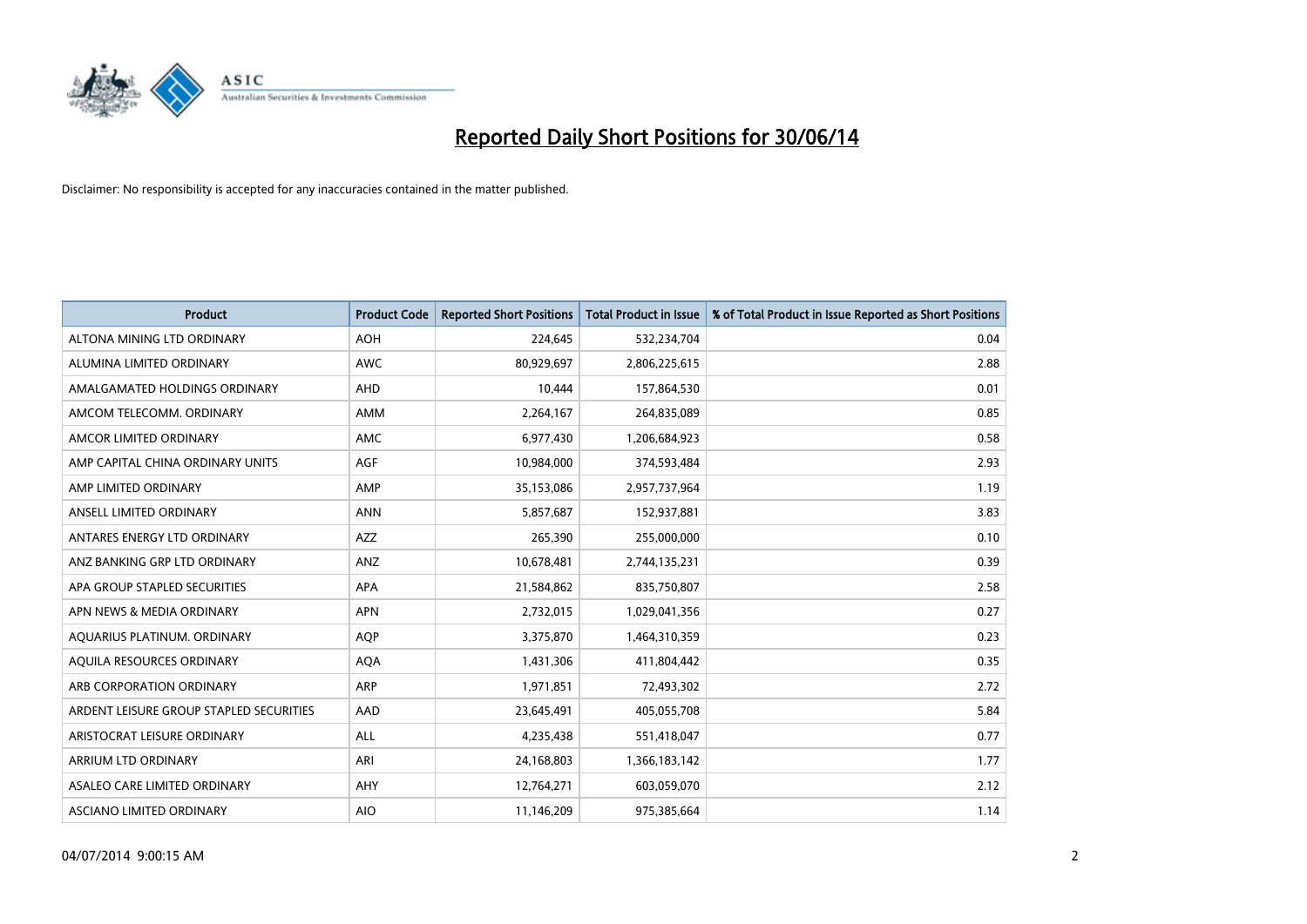

| <b>Product</b>                            | <b>Product Code</b> | <b>Reported Short Positions</b> | <b>Total Product in Issue</b> | % of Total Product in Issue Reported as Short Positions |
|-------------------------------------------|---------------------|---------------------------------|-------------------------------|---------------------------------------------------------|
| ASG GROUP LIMITED ORDINARY                | ASZ                 | 562,788                         | 206,720,839                   | 0.27                                                    |
| ASPEN GROUP ORD/UNITS STAPLED             | <b>APZ</b>          | 20,918                          | 119,948,774                   | 0.02                                                    |
| ASTRO JAP PROP GROUP STAPLED US PROHIBIT. | AJA                 | 18,537                          | 67,211,752                    | 0.03                                                    |
| ASX LIMITED ORDINARY                      | ASX                 | 4,786,139                       | 193,595,162                   | 2.47                                                    |
| ATLAS IRON LIMITED ORDINARY               | <b>AGO</b>          | 92,197,592                      | 915,496,158                   | 10.07                                                   |
| ATRUM COAL NL ORDINARY                    | <b>ATU</b>          | 355,576                         | 76,305,842                    | 0.47                                                    |
| AURIZON HOLDINGS LTD ORDINARY             | AZJ                 | 9,513,245                       | 2,137,284,503                 | 0.45                                                    |
| AURORA OIL & GAS ORDINARY                 | AUT                 | 15,477                          | 448,785,778                   | 0.00                                                    |
| AUSDRILL LIMITED ORDINARY                 | ASL                 | 24,786,717                      | 312,277,224                   | 7.94                                                    |
| <b>AUSENCO LIMITED ORDINARY</b>           | <b>AAX</b>          | 3,565,445                       | 168,449,799                   | 2.12                                                    |
| AUSTBROKERS HOLDINGS ORDINARY             | <b>AUB</b>          | 81,029                          | 59,955,596                    | 0.14                                                    |
| AUSTIN ENGINEERING ORDINARY               | ANG                 | 1,394,075                       | 84,274,004                    | 1.65                                                    |
| AUSTRALAND PROPERTY STAPLED SECURITY      | <b>ALZ</b>          | 1,954                           | 578,984,528                   | 0.00                                                    |
| AUSTRALIAN AGRICULT, ORDINARY             | AAC                 | 3,412,171                       | 532,474,721                   | 0.64                                                    |
| AUSTRALIAN FOUNDAT, ORDINARY              | AFI                 | 100                             | 1,049,055,166                 | 0.00                                                    |
| AUSTRALIAN INFR LTD ORDINARY              | <b>AIX</b>          | 14,364                          | 620,733,944                   | 0.00                                                    |
| AUSTRALIAN PHARM, ORDINARY                | API                 | 10,764,992                      | 488,115,883                   | 2.21                                                    |
| AUTOMOTIVE HOLDINGS ORDINARY              | AHE                 | 373,744                         | 306,437,941                   | 0.12                                                    |
| AVEO GROUP STAPLED SECURITIES             | AOG                 | 10,710,506                      | 500,111,460                   | 2.14                                                    |
| AWE LIMITED ORDINARY                      | <b>AWE</b>          | 2,152,237                       | 522,696,385                   | 0.41                                                    |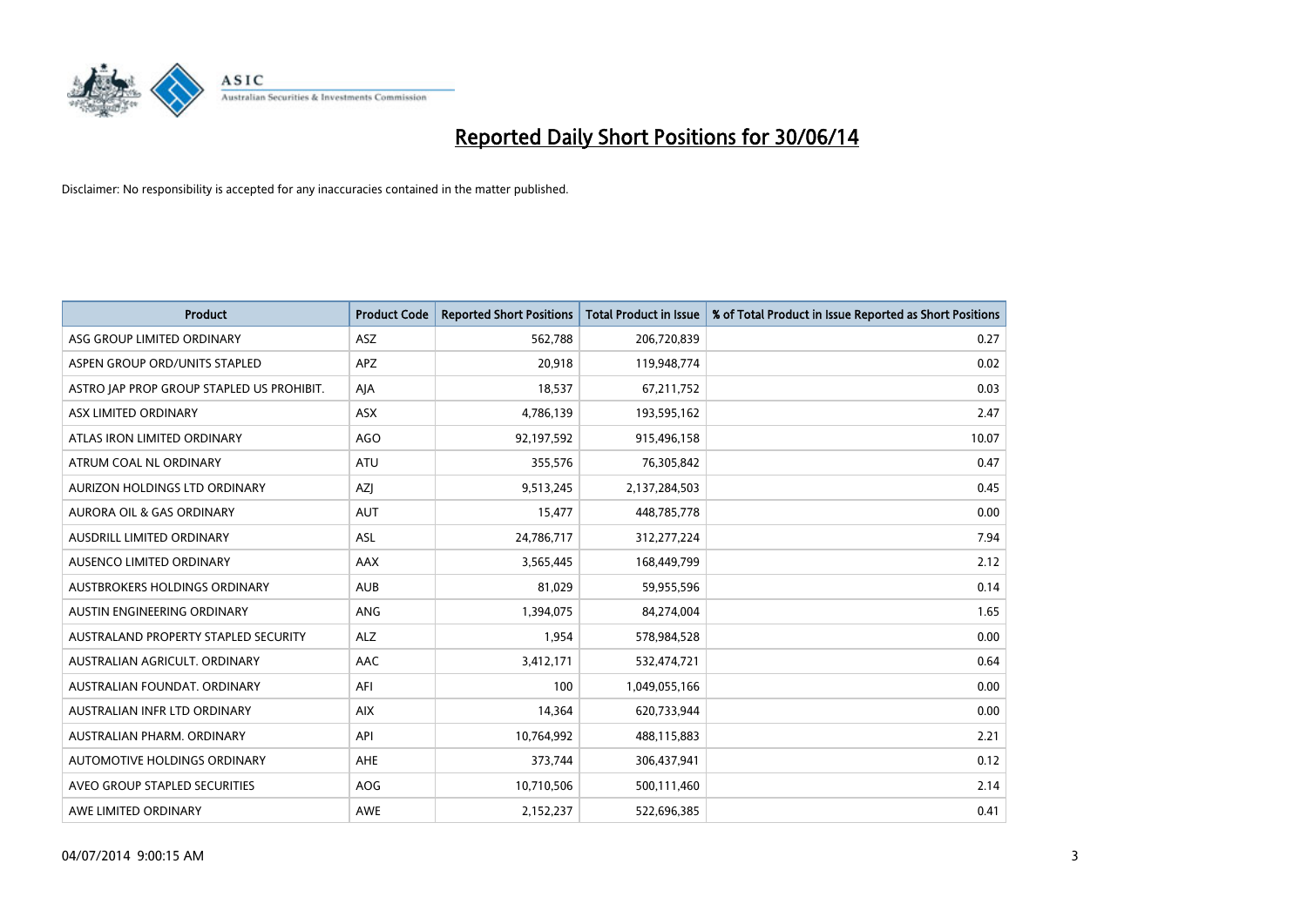

| <b>Product</b>                       | <b>Product Code</b> | <b>Reported Short Positions</b> | <b>Total Product in Issue</b> | % of Total Product in Issue Reported as Short Positions |
|--------------------------------------|---------------------|---------------------------------|-------------------------------|---------------------------------------------------------|
| <b>AZONTO PET LTD ORDINARY</b>       | APY                 | 1                               | 1,158,625,100                 | 0.00                                                    |
| AZUMAH RESOURCES ORDINARY            | AZM                 | $\mathbf{1}$                    | 356,189,096                   | 0.00                                                    |
| <b>BANDANNA ENERGY ORDINARY</b>      | <b>BND</b>          | 23,973,813                      | 528,481,199                   | 4.54                                                    |
| BANK OF QUEENSLAND. ORDINARY         | <b>BOQ</b>          | 1,776,438                       | 362,516,534                   | 0.49                                                    |
| <b>BANNERMAN RESOURCES ORDINARY</b>  | <b>BMN</b>          | 199,998                         | 324,938,790                   | 0.06                                                    |
| <b>BASE RES LIMITED ORDINARY</b>     | <b>BSE</b>          | 5,517,119                       | 561,840,029                   | 0.98                                                    |
| BATHURST RES LTD. ORDINARY           | <b>BRL</b>          | 1,257,858                       | 944,931,961                   | 0.13                                                    |
| BC IRON LIMITED ORDINARY             | <b>BCI</b>          | 3,609,035                       | 124,028,630                   | 2.91                                                    |
| BEACH ENERGY LIMITED ORDINARY        | <b>BPT</b>          | 16,605,569                      | 1,291,838,037                 | 1.29                                                    |
| <b>BEADELL RESOURCE LTD ORDINARY</b> | <b>BDR</b>          | 23,087,042                      | 792,707,280                   | 2.91                                                    |
| BEGA CHEESE LTD ORDINARY             | <b>BGA</b>          | 672,825                         | 152,245,802                   | 0.44                                                    |
| BENDIGO AND ADELAIDE ORDINARY        | <b>BEN</b>          | 11,752,918                      | 447,698,043                   | 2.63                                                    |
| BENITEC BIOPHARMA ORDINARY           | <b>BLT</b>          | 1,395                           | 114,898,793                   | 0.00                                                    |
| BENTHAM IMF LTD ORDINARY             | <b>IMF</b>          | 4,159,988                       | 165,370,269                   | 2.52                                                    |
| BERKELEY RESOURCES ORDINARY          | <b>BKY</b>          | 9,012                           | 180,361,323                   | 0.00                                                    |
| BETASHARES ASX RES ETF UNITS         | <b>ORE</b>          | 517,432                         | 2,922,150                     | 17.71                                                   |
| BHP BILLITON LIMITED ORDINARY        | <b>BHP</b>          | 6,633,117                       | 3,211,691,105                 | 0.21                                                    |
| BIGAIR GROUP LIMITED ORDINARY        | <b>BGL</b>          | 45,160                          | 172,872,340                   | 0.03                                                    |
| <b>BILLABONG ORDINARY</b>            | <b>BBG</b>          | 13,306,339                      | 990,370,034                   | 1.34                                                    |
| <b>BIONOMICS LIMITED ORDINARY</b>    | <b>BNO</b>          | 81,264                          | 417,342,567                   | 0.02                                                    |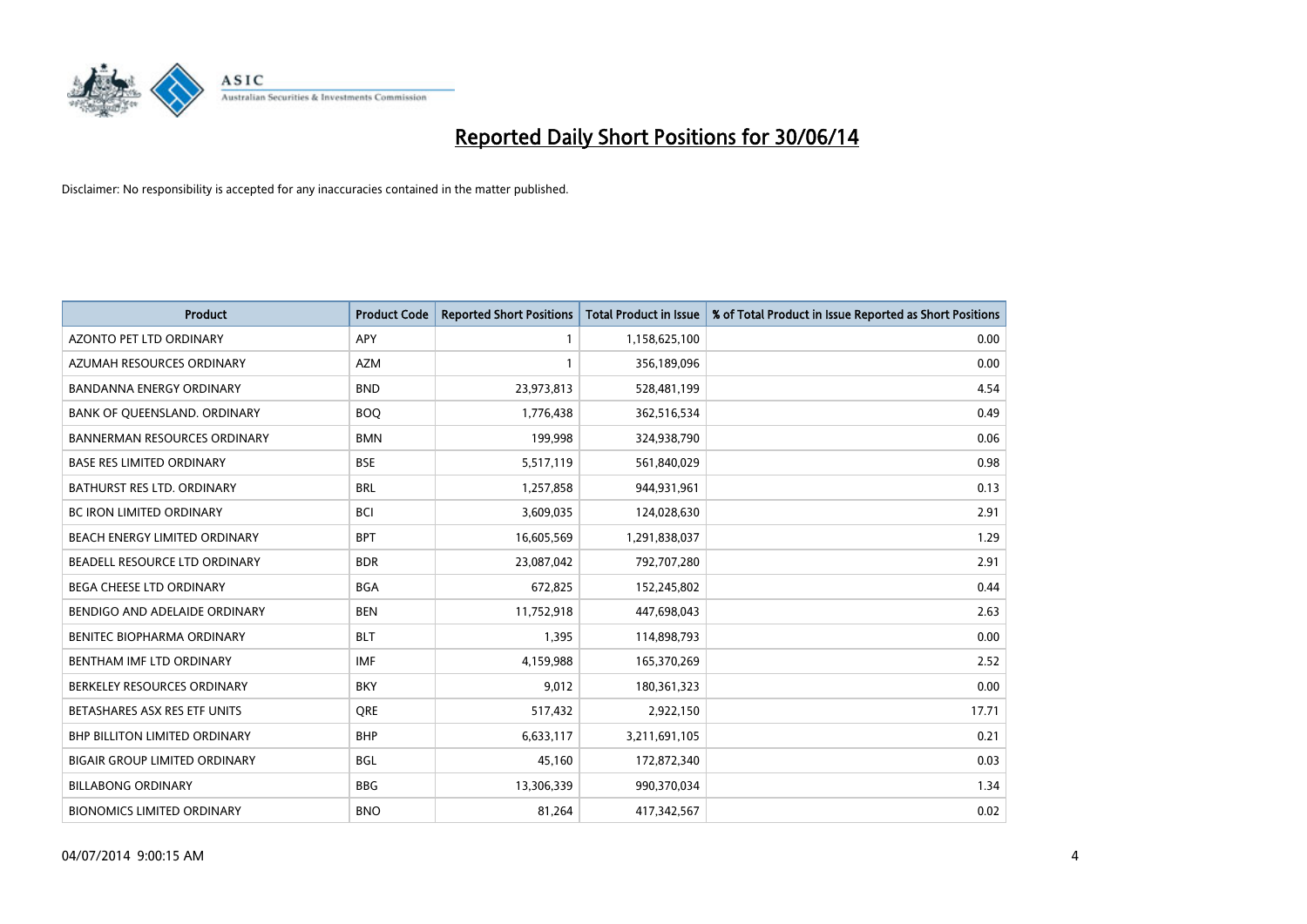

| <b>Product</b>                         | <b>Product Code</b> | <b>Reported Short Positions</b> | <b>Total Product in Issue</b> | % of Total Product in Issue Reported as Short Positions |
|----------------------------------------|---------------------|---------------------------------|-------------------------------|---------------------------------------------------------|
| <b>BLACKMORES LIMITED ORDINARY</b>     | <b>BKL</b>          | 9,208                           | 17,113,392                    | 0.05                                                    |
| BLACKTHORN RESOURCES ORD US PROHIBITED | <b>BTR</b>          | 125,801                         | 164,285,950                   | 0.08                                                    |
| BLUESCOPE STEEL LTD ORDINARY           | <b>BSL</b>          | 630,495                         | 558,848,896                   | 0.11                                                    |
| <b>BOART LONGYEAR ORDINARY</b>         | <b>BLY</b>          | 39,232,163                      | 461,163,412                   | 8.51                                                    |
| <b>BORAL LIMITED, ORDINARY</b>         | <b>BLD</b>          | 19,031,384                      | 782,736,249                   | 2.43                                                    |
| <b>BRADKEN LIMITED ORDINARY</b>        | <b>BKN</b>          | 14,607,070                      | 171,027,249                   | 8.54                                                    |
| <b>BRAMBLES LIMITED ORDINARY</b>       | <b>BXB</b>          | 1,710,951                       | 1,562,945,947                 | 0.11                                                    |
| BREVILLE GROUP LTD ORDINARY            | <b>BRG</b>          | 3,451,646                       | 130,095,322                   | 2.65                                                    |
| <b>BRICKWORKS LIMITED ORDINARY</b>     | <b>BKW</b>          | 76,658                          | 148,038,996                   | 0.05                                                    |
| <b>BROCKMAN MINING LTD ORDINARY</b>    | <b>BCK</b>          | 414,026                         | 8,381,982,131                 | 0.00                                                    |
| BT INVESTMENT MNGMNT ORDINARY          | <b>BTT</b>          | 93,918                          | 282,727,073                   | 0.03                                                    |
| <b>BURU ENERGY ORDINARY</b>            | <b>BRU</b>          | 17,924,959                      | 298,505,530                   | 6.00                                                    |
| <b>BWP TRUST ORDINARY UNITS</b>        | <b>BWP</b>          | 8,806,084                       | 634,395,195                   | 1.39                                                    |
| <b>CABCHARGE AUSTRALIA ORDINARY</b>    | CAB                 | 10,466,047                      | 120,430,683                   | 8.69                                                    |
| <b>CALIBRE GROUP LTD ORDINARY</b>      | <b>CGH</b>          | 2,293                           | 333,200,148                   | 0.00                                                    |
| CALTEX AUSTRALIA ORDINARY              | <b>CTX</b>          | 2,252,744                       | 270,000,000                   | 0.83                                                    |
| CAPITOL HEALTH ORDINARY                | CAJ                 | 253,729                         | 431,180,115                   | 0.06                                                    |
| <b>CARDNO LIMITED ORDINARY</b>         | CDD                 | 7,450,627                       | 162,627,638                   | 4.58                                                    |
| <b>CARINDALE PROPERTY UNIT</b>         | <b>CDP</b>          | 88                              | 70,000,000                    | 0.00                                                    |
| CARNARVON PETROLEUM ORDINARY           | <b>CVN</b>          | 734                             | 987,176,977                   | 0.00                                                    |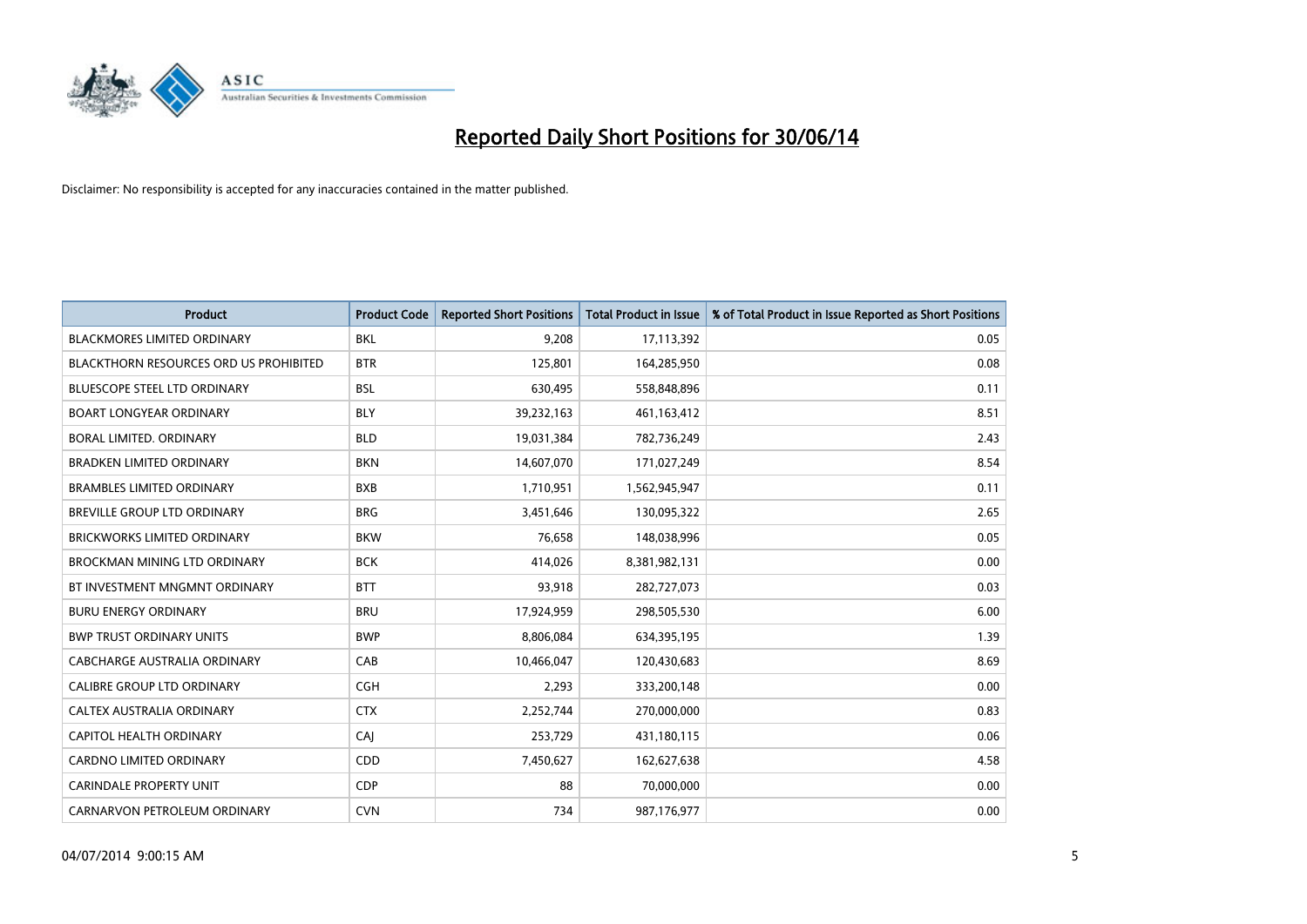

| <b>Product</b>                          | <b>Product Code</b> | <b>Reported Short Positions</b> | <b>Total Product in Issue</b> | % of Total Product in Issue Reported as Short Positions |
|-----------------------------------------|---------------------|---------------------------------|-------------------------------|---------------------------------------------------------|
| CARSALES.COM LTD ORDINARY               | <b>CRZ</b>          | 6,500,862                       | 237,828,965                   | 2.73                                                    |
| CASH CONVERTERS ORDINARY                | CCV                 | 9,968,599                       | 428,886,124                   | 2.32                                                    |
| CEDAR WOODS PROP. ORDINARY              | <b>CWP</b>          | 247,879                         | 78,336,371                    | 0.32                                                    |
| CENTRAL PETROLEUM ORDINARY              | <b>CTP</b>          | 3,523,096                       | 348,718,957                   | 1.01                                                    |
| <b>CERAMIC FUEL CELLS ORDINARY</b>      | <b>CFU</b>          | 4,058                           | 2,478,608,474                 | 0.00                                                    |
| CFS RETAIL TRUST GRP STAPLED SECURITIES | <b>CFX</b>          | 92,367,013                      | 3,018,050,810                 | 3.06                                                    |
| <b>CHALLENGER LIMITED ORDINARY</b>      | <b>CGF</b>          | 641,368                         | 530,862,585                   | 0.12                                                    |
| CHANDLER MACLEOD LTD ORDINARY           | <b>CMG</b>          | 83,786                          | 547,985,086                   | 0.02                                                    |
| CHARTER HALL GROUP STAPLED US PROHIBIT. | <b>CHC</b>          | 5,634,931                       | 347,925,558                   | 1.62                                                    |
| <b>CHARTER HALL RETAIL UNITS</b>        | <b>COR</b>          | 12,437,643                      | 369,040,750                   | 3.37                                                    |
| <b>CHORUS LIMITED ORDINARY</b>          | <b>CNU</b>          | 136,198                         | 396,369,767                   | 0.03                                                    |
| COAL OF AFRICA LTD ORDINARY             | <b>CZA</b>          | 426                             | 1,048,368,613                 | 0.00                                                    |
| COALSPUR MINES LTD ORDINARY             | <b>CPL</b>          | 2,942,583                       | 641,394,435                   | 0.46                                                    |
| <b>COBAR CONSOLIDATED ORDINARY</b>      | CCU                 | 100,000                         | 329,715,353                   | 0.03                                                    |
| COCA-COLA AMATIL ORDINARY               | <b>CCL</b>          | 9,709,141                       | 763,590,249                   | 1.27                                                    |
| <b>COCHLEAR LIMITED ORDINARY</b>        | <b>COH</b>          | 10,308,768                      | 57,062,020                    | 18.07                                                   |
| <b>COCKATOO COAL ORDINARY</b>           | <b>COK</b>          | 167,987                         | 4,560,196,928                 | 0.00                                                    |
| <b>CODAN LIMITED ORDINARY</b>           | <b>CDA</b>          | 722,003                         | 176,969,924                   | 0.41                                                    |
| <b>COFFEY INTERNATIONAL ORDINARY</b>    | COF                 | 7,994                           | 255,833,165                   | 0.00                                                    |
| <b>COKAL LTD ORDINARY</b>               | <b>CKA</b>          | 6,820                           | 471,103,926                   | 0.00                                                    |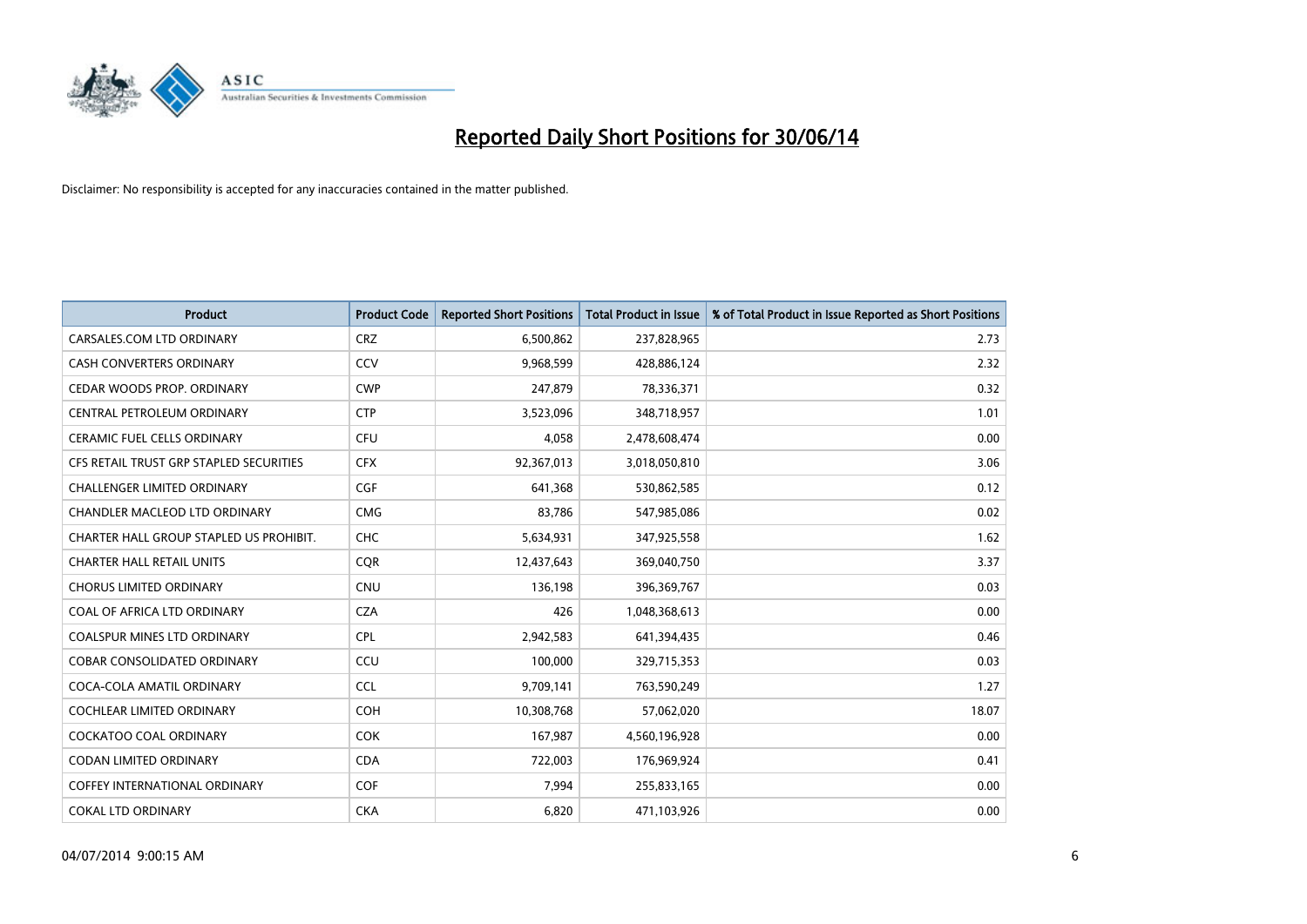

| <b>Product</b>                          | <b>Product Code</b> | <b>Reported Short Positions</b> | <b>Total Product in Issue</b> | % of Total Product in Issue Reported as Short Positions |
|-----------------------------------------|---------------------|---------------------------------|-------------------------------|---------------------------------------------------------|
| <b>COLLECTION HOUSE ORDINARY</b>        | <b>CLH</b>          | 2,169,405                       | 129,717,785                   | 1.67                                                    |
| COMMONWEALTH BANK, ORDINARY             | <b>CBA</b>          | 9,202,291                       | 1,621,319,194                 | 0.57                                                    |
| <b>COMPASS RESOURCES ORDINARY</b>       | <b>CMR</b>          | 7,472                           | 1,403,744,100                 | 0.00                                                    |
| <b>COMPUTERSHARE LTD ORDINARY</b>       | <b>CPU</b>          | 11,739,034                      | 556,203,079                   | 2.11                                                    |
| <b>CORP TRAVEL LIMITED ORDINARY</b>     | <b>CTD</b>          | 377,435                         | 89,890,762                    | 0.42                                                    |
| <b>COVER-MORE GRP LTD ORDINARY</b>      | <b>CVO</b>          | 5,967,793                       | 317,750,000                   | 1.88                                                    |
| <b>CREDIT CORP GROUP ORDINARY</b>       | <b>CCP</b>          | 273,494                         | 46,131,882                    | 0.59                                                    |
| <b>CROMWELL PROP STAPLED SECURITIES</b> | <b>CMW</b>          | 15,107,511                      | 1,727,280,850                 | 0.87                                                    |
| <b>CROWE HORWATH AUS ORDINARY</b>       | <b>CRH</b>          | 526,734                         | 273,005,429                   | 0.19                                                    |
| <b>CROWN RESORTS LTD ORDINARY</b>       | <b>CWN</b>          | 4,407,299                       | 728,394,185                   | 0.61                                                    |
| <b>CSG LIMITED ORDINARY</b>             | CSV                 | 68,233                          | 278,973,075                   | 0.02                                                    |
| <b>CSL LIMITED ORDINARY</b>             | <b>CSL</b>          | 762,442                         | 478,191,398                   | 0.16                                                    |
| <b>CSR LIMITED ORDINARY</b>             | <b>CSR</b>          | 14,603,508                      | 506,000,315                   | 2.89                                                    |
| <b>CUDECO LIMITED ORDINARY</b>          | CDU                 | 9,291,138                       | 235,119,260                   | 3.95                                                    |
| DART ENERGY LTD ORDINARY                | <b>DTE</b>          | 2,489                           | 1,108,752,733                 | 0.00                                                    |
| DATA#3 LIMITED ORDINARY                 | DTL                 | 304,873                         | 153,974,950                   | 0.20                                                    |
| DAVID JONES LIMITED ORDINARY            | <b>DJS</b>          | 18,302,617                      | 537,137,845                   | 3.41                                                    |
| <b>DECMIL GROUP LIMITED ORDINARY</b>    | <b>DCG</b>          | 1,415,115                       | 168,657,794                   | 0.84                                                    |
| DEEP YELLOW LIMITED ORDINARY            | <b>DYL</b>          | 840                             | 1,617,041,367                 | 0.00                                                    |
| DEXUS PROPERTY GROUP STAPLED UNITS      | <b>DXS</b>          | 11,771,196                      | 5,433,110,810                 | 0.22                                                    |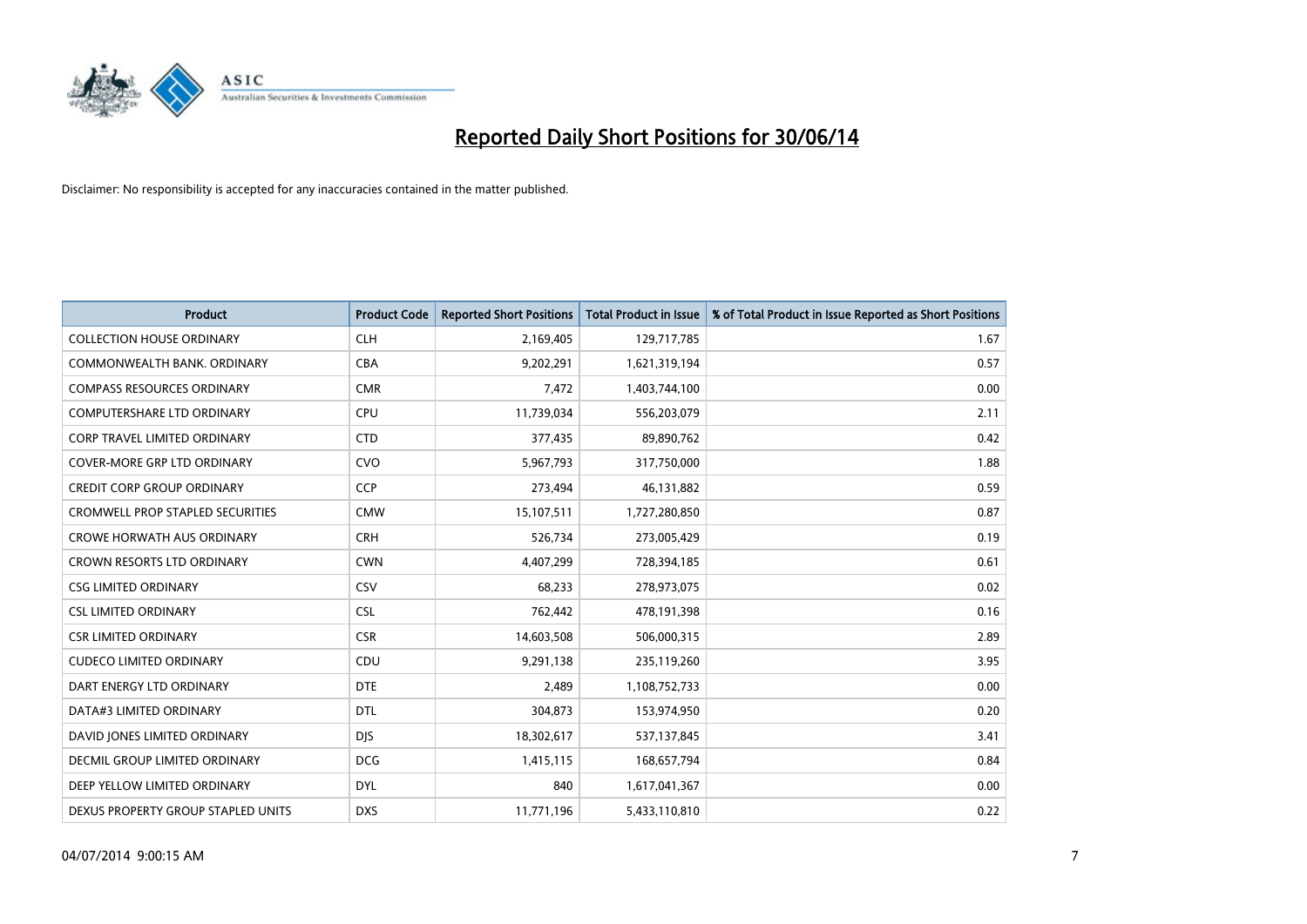

| <b>Product</b>                       | <b>Product Code</b> | <b>Reported Short Positions</b> | <b>Total Product in Issue</b> | % of Total Product in Issue Reported as Short Positions |
|--------------------------------------|---------------------|---------------------------------|-------------------------------|---------------------------------------------------------|
| DICK SMITH HLDGS ORDINARY            | <b>DSH</b>          | 17,695,209                      | 236,511,364                   | 7.48                                                    |
| DISCOVERY METALS LTD ORDINARY        | <b>DML</b>          | 1,310,235                       | 644,039,581                   | 0.20                                                    |
| DOMINO PIZZA ENTERPR ORDINARY        | <b>DMP</b>          | 2,454,384                       | 85,933,273                    | 2.86                                                    |
| DONACO INTERNATIONAL ORDINARY        | <b>DNA</b>          | 1,553,366                       | 460,282,631                   | 0.34                                                    |
| DORAY MINERALS LTD ORDINARY          | <b>DRM</b>          | 66,336                          | 163,401,768                   | 0.04                                                    |
| DOWNER EDI LIMITED ORDINARY          | <b>DOW</b>          | 18,633,936                      | 435,399,975                   | 4.28                                                    |
| DRILLSEARCH ENERGY ORDINARY          | <b>DLS</b>          | 18,976,378                      | 445,245,370                   | 4.26                                                    |
| DUET GROUP STAPLED US PROHIBIT.      | <b>DUE</b>          | 5,270,062                       | 1,317,809,323                 | 0.40                                                    |
| DULUXGROUP LIMITED ORDINARY          | <b>DLX</b>          | 1,420,635                       | 383,503,942                   | 0.37                                                    |
| <b>DWS LTD ORDINARY</b>              | <b>DWS</b>          | 15,096                          | 132,362,763                   | 0.01                                                    |
| ECHO ENTERTAINMENT ORDINARY          | <b>EGP</b>          | 10,393,040                      | 825,672,730                   | 1.26                                                    |
| <b>ELDERS LIMITED ORDINARY</b>       | <b>ELD</b>          | 19,147,209                      | 455,013,329                   | 4.21                                                    |
| ELEMENTAL MINERALS ORDINARY          | <b>ELM</b>          | 129,128                         | 305,063,391                   | 0.04                                                    |
| <b>EMECO HOLDINGS ORDINARY</b>       | EHL                 | 9,697,275                       | 599,675,707                   | 1.62                                                    |
| <b>ENDEAVOUR MIN CORP CDI 1:1</b>    | <b>EVR</b>          | 31,265                          | 57,448,149                    | 0.05                                                    |
| <b>ENERGY RESOURCES ORDINARY 'A'</b> | ERA                 | 9,782,087                       | 517,725,062                   | 1.89                                                    |
| <b>ENERGY WORLD CORPOR. ORDINARY</b> | <b>EWC</b>          | 43,053,571                      | 1,734,166,672                 | 2.48                                                    |
| ENVESTRA LIMITED ORDINARY            | <b>ENV</b>          | 942,923                         | 1,796,808,474                 | 0.05                                                    |
| EQUATORIAL RES LTD ORDINARY          | EQX                 | 174                             | 122,185,353                   | 0.00                                                    |
| EQUITY TRUSTEES ORDINARY             | EQT                 | 19                              | 19,104,667                    | 0.00                                                    |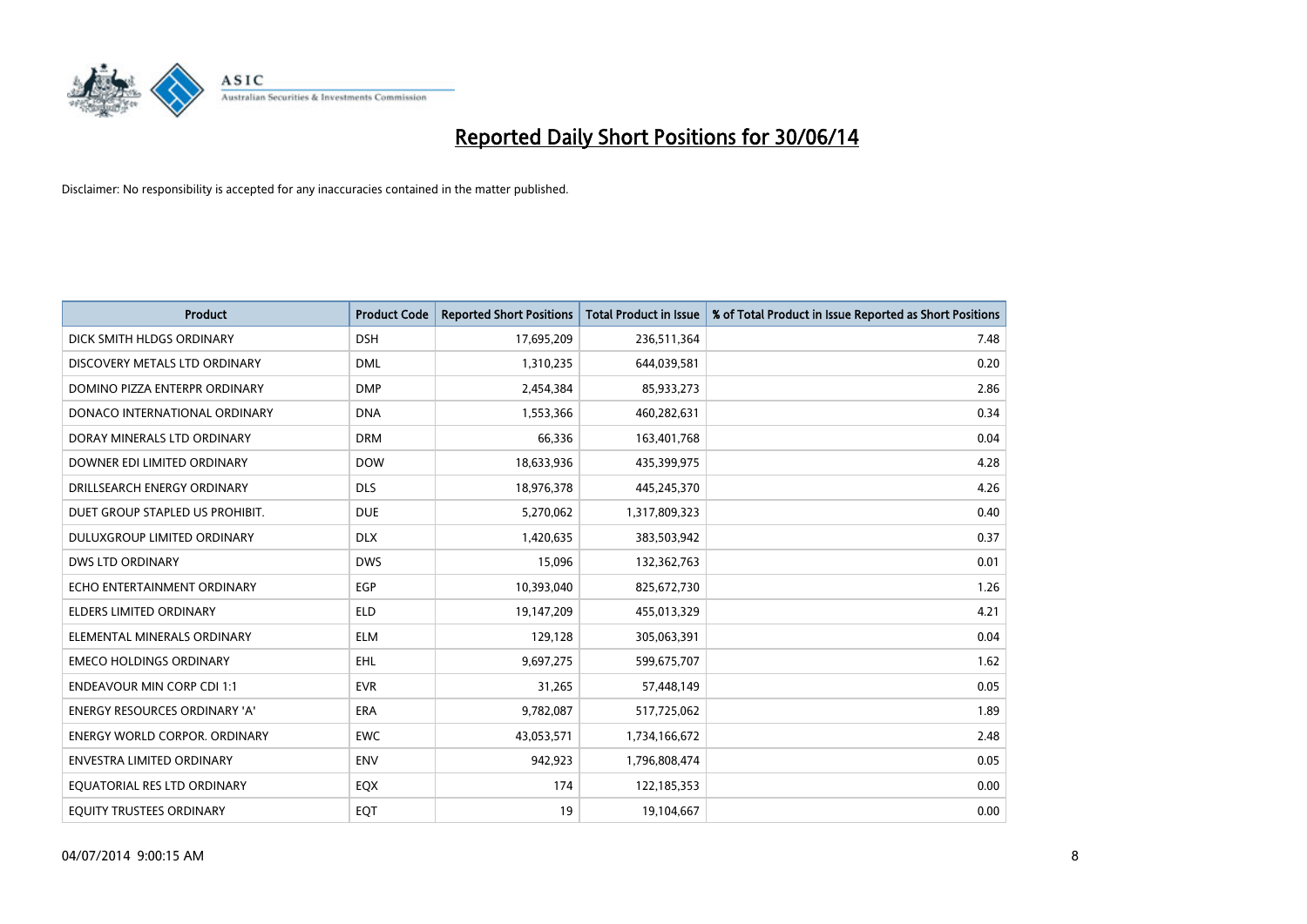

| <b>Product</b>                         | <b>Product Code</b> | <b>Reported Short Positions</b> | <b>Total Product in Issue</b> | % of Total Product in Issue Reported as Short Positions |
|----------------------------------------|---------------------|---------------------------------|-------------------------------|---------------------------------------------------------|
| ERM POWER LIMITED ORDINARY             | EPW                 | 628,028                         | 239,269,727                   | 0.26                                                    |
| EVOLUTION MINING LTD ORDINARY          | <b>EVN</b>          | 26,290,627                      | 709,989,453                   | 3.70                                                    |
| FAIRFAX MEDIA LTD ORDINARY             | <b>FXI</b>          | 75,422,171                      | 2,351,955,725                 | 3.21                                                    |
| FANTASTIC HOLDINGS ORDINARY            | <b>FAN</b>          | 21,209                          | 103,068,398                   | 0.02                                                    |
| <b>FAR LTD ORDINARY</b>                | <b>FAR</b>          | 3,669,136                       | 2,699,846,742                 | 0.14                                                    |
| FEDERATION CNTRES ORD/UNIT STAPLED SEC | <b>FDC</b>          | 1,258,879                       | 1,427,641,565                 | 0.09                                                    |
| FINBAR GROUP LIMITED ORDINARY          | <b>FRI</b>          | 20,281                          | 227,018,204                   | 0.01                                                    |
| FISHER & PAYKEL H. ORDINARY            | <b>FPH</b>          | 1,984                           | 551,799,963                   | 0.00                                                    |
| FLEETWOOD CORP ORDINARY                | <b>FWD</b>          | 2,008,874                       | 60,581,211                    | 3.32                                                    |
| FLETCHER BUILDING ORDINARY             | <b>FBU</b>          | 1,638,022                       | 687,854,788                   | 0.24                                                    |
| FLEXIGROUP LIMITED ORDINARY            | FXL                 | 2,925,929                       | 304,096,060                   | 0.96                                                    |
| FLIGHT CENTRE TRAVEL ORDINARY          | <b>FLT</b>          | 5,577,510                       | 100,566,954                   | 5.55                                                    |
| FLINDERS MINES LTD ORDINARY            | <b>FMS</b>          | 574,767                         | 2,400,995,602                 | 0.02                                                    |
| <b>FOCUS MINERALS LTD ORDINARY</b>     | <b>FML</b>          | 1,936,206                       | 9,137,375,877                 | 0.02                                                    |
| <b>FOLKESTONE EDU TRUST UNITS</b>      | <b>FET</b>          | 13                              | 205,069,661                   | 0.00                                                    |
| FORGE GROUP LIMITED ORDINARY           | FGE                 | 1,818,130                       | 86,169,014                    | 2.11                                                    |
| FORTESCUE METALS GRP ORDINARY          | <b>FMG</b>          | 214,634,395                     | 3,113,798,151                 | 6.89                                                    |
| FREEDOM FOOD LTD ORDINARY              | <b>FNP</b>          | 13,870                          | 150,645,371                   | 0.01                                                    |
| <b>G.U.D. HOLDINGS ORDINARY</b>        | GUD                 | 3,554,034                       | 70,939,492                    | 5.01                                                    |
| <b>G8 EDUCATION LIMITED ORDINARY</b>   | <b>GEM</b>          | 11,217,866                      | 330,941,088                   | 3.39                                                    |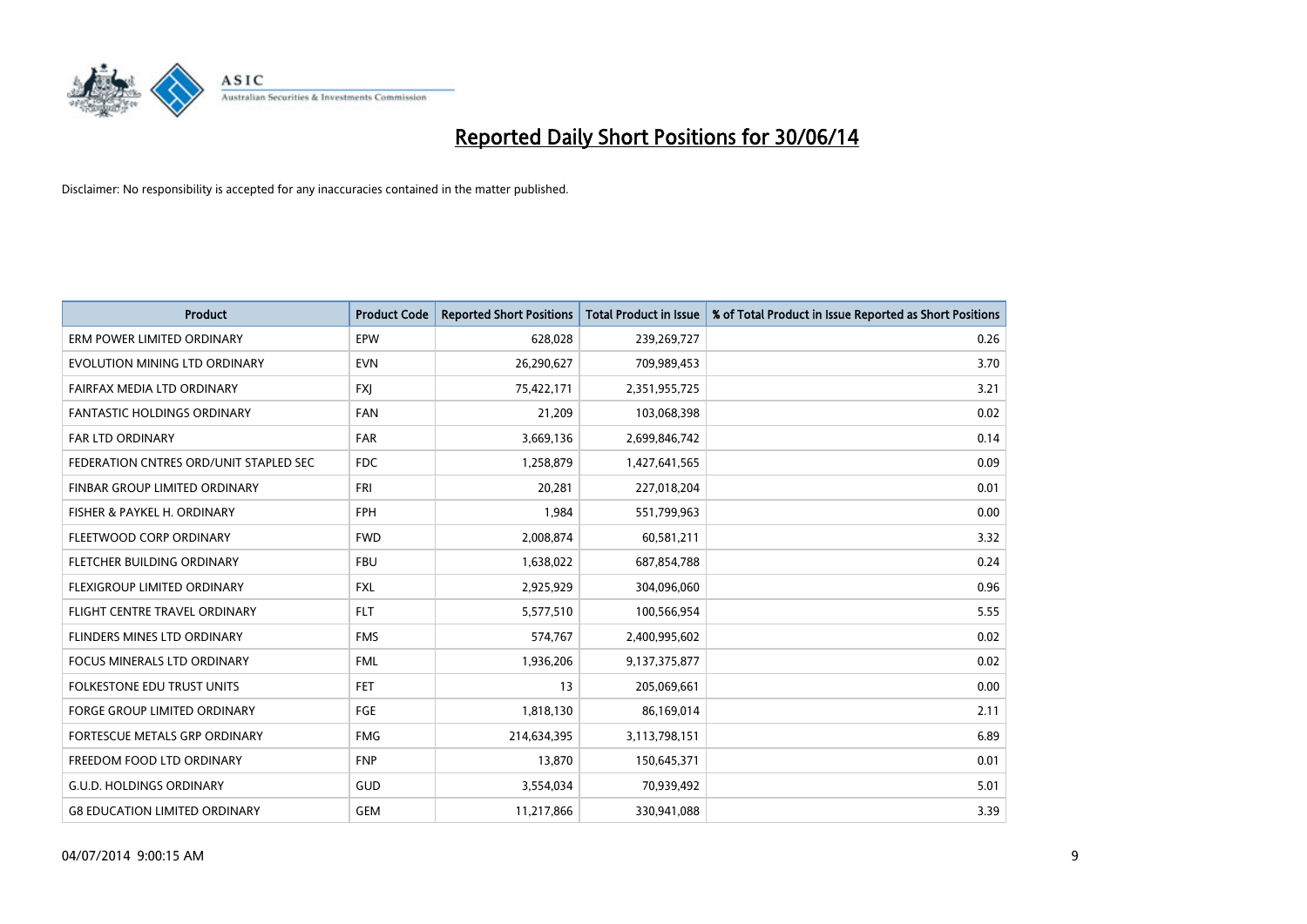

| <b>Product</b>                                   | <b>Product Code</b> | <b>Reported Short Positions</b> | <b>Total Product in Issue</b> | % of Total Product in Issue Reported as Short Positions |
|--------------------------------------------------|---------------------|---------------------------------|-------------------------------|---------------------------------------------------------|
| <b>GALAXY RESOURCES ORDINARY</b>                 | <b>GXY</b>          | 46,556                          | 1,027,077,829                 | 0.00                                                    |
| <b>GBST HOLDINGS ORDINARY</b>                    | <b>GBT</b>          | 391                             | 66,561,725                    | 0.00                                                    |
| <b>GDI PROPERTY GRP STAPLED SECURITIES</b>       | <b>GDI</b>          | 168,414                         | 567,575,025                   | 0.03                                                    |
| <b>GENETIC TECHNOLOGIES ORDINARY</b>             | <b>GTG</b>          | 1,032,000                       | 590,948,752                   | 0.17                                                    |
| <b>GENWORTH MORTGAGE ORDINARY</b>                | <b>GMA</b>          | 8,752,700                       | 650,000,000                   | 1.35                                                    |
| <b>GEODYNAMICS LIMITED ORDINARY</b>              | GDY                 | 819                             | 435,880,130                   | 0.00                                                    |
| <b>GINDALBIE METALS LTD ORDINARY</b>             | <b>GBG</b>          | 34,430,830                      | 1,494,007,381                 | 2.30                                                    |
| <b>GOODMAN FIELDER, ORDINARY</b>                 | <b>GFF</b>          | 13,454,034                      | 1,955,559,207                 | 0.69                                                    |
| <b>GOODMAN GROUP STAPLED</b>                     | <b>GMG</b>          | 9,123,436                       | 1,727,685,976                 | 0.53                                                    |
| <b>GPT GROUP STAPLED SEC.</b>                    | GPT                 | 5,408,785                       | 1,685,460,955                 | 0.32                                                    |
| <b>GRAINCORP LIMITED A CLASS ORDINARY</b>        | <b>GNC</b>          | 10,989,893                      | 228,855,628                   | 4.80                                                    |
| <b>GRANGE RESOURCES. ORDINARY</b>                | <b>GRR</b>          | 4,967,454                       | 1,157,097,869                 | 0.43                                                    |
| <b>GREENCROSS LIMITED ORDINARY</b>               | GXL                 | 565,623                         | 102,684,303                   | 0.55                                                    |
| <b>GREENLAND MIN EN LTD ORDINARY</b>             | GGG                 | 5,510,595                       | 576,477,827                   | 0.96                                                    |
| <b>GREENLAND MIN EN LTD RIGHTS 26-JUN-14</b>     | GGGR                | 68,097                          | 88,685,050                    | 0.08                                                    |
| <b>GROWTHPOINT PROPERTY ORD/UNIT STAPLED SEC</b> | GOZ                 | 22,683                          | 488,029,437                   | 0.00                                                    |
| <b>GRYPHON MINERALS LTD ORDINARY</b>             | GRY                 | 4,213,001                       | 401,011,505                   | 1.05                                                    |
| <b>GUILDFORD COAL LTD ORDINARY</b>               | <b>GUF</b>          | 47,891                          | 761,857,020                   | 0.01                                                    |
| <b>GWA GROUP LTD ORDINARY</b>                    | <b>GWA</b>          | 17,424,959                      | 306,533,770                   | 5.68                                                    |
| <b>HARVEY NORMAN ORDINARY</b>                    | <b>HVN</b>          | 60,310,757                      | 1,062,316,784                 | 5.68                                                    |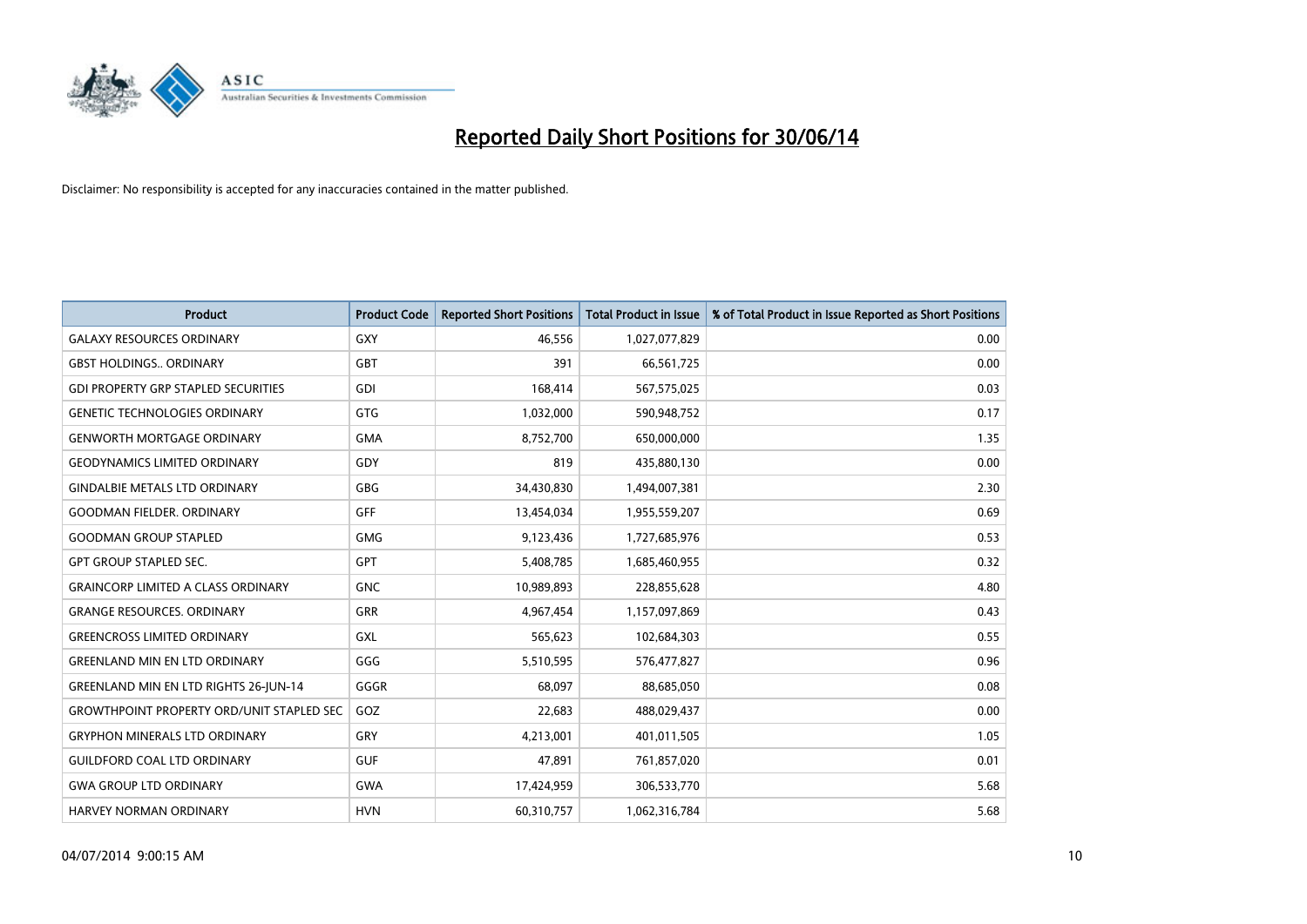

| <b>Product</b>                           | <b>Product Code</b> | <b>Reported Short Positions</b> | <b>Total Product in Issue</b> | % of Total Product in Issue Reported as Short Positions |
|------------------------------------------|---------------------|---------------------------------|-------------------------------|---------------------------------------------------------|
| <b>HENDERSON GROUP CDI 1:1</b>           | <b>HGG</b>          | 782,859                         | 667,097,807                   | 0.12                                                    |
| HFA HOLDINGS LIMITED ORDINARY            | <b>HFA</b>          | 3,809                           | 118,738,157                   | 0.00                                                    |
| HIGHFIELD RES LTD ORDINARY               | <b>HFR</b>          | 26,134                          | 151,858,336                   | 0.02                                                    |
| HIGHLANDS PACIFIC ORDINARY               | HIG                 | 3,153                           | 854,261,346                   | 0.00                                                    |
| <b>HILLS LTD ORDINARY</b>                | <b>HIL</b>          | 143,207                         | 234,673,087                   | 0.06                                                    |
| HORIZON OIL LIMITED ORDINARY             | <b>HZN</b>          | 65,047,936                      | 1,301,981,265                 | 5.00                                                    |
| <b>IBUY GROUP LTD ORDINARY</b>           | <b>IBY</b>          | 4.008.988                       | 426,069,834                   | 0.94                                                    |
| <b>ICAR ASIA LTD ORDINARY</b>            | ICQ                 | 4,917                           | 122,287,174                   | 0.00                                                    |
| <b>IINET LIMITED ORDINARY</b>            | <b>IIN</b>          | 11,355,849                      | 161,238,847                   | 7.04                                                    |
| <b>ILUKA RESOURCES ORDINARY</b>          | <b>ILU</b>          | 38,381,963                      | 418,700,517                   | 9.17                                                    |
| <b>IMDEX LIMITED ORDINARY</b>            | <b>IMD</b>          | 3,501,695                       | 212,110,368                   | 1.65                                                    |
| <b>INCITEC PIVOT ORDINARY</b>            | IPL                 | 30,686,327                      | 1,644,919,097                 | 1.87                                                    |
| <b>INDEPENDENCE GROUP ORDINARY</b>       | <b>IGO</b>          | 252,370                         | 233,323,905                   | 0.11                                                    |
| <b>INDOPHIL RESOURCES ORDINARY</b>       | <b>IRN</b>          | 153,254                         | 1,203,146,194                 | 0.01                                                    |
| <b>INDUSTRIA REIT STAPLED</b>            | <b>IDR</b>          | 108,564                         | 125,000,001                   | 0.09                                                    |
| <b>INFIGEN ENERGY STAPLED SECURITIES</b> | <b>IFN</b>          | 2,480,962                       | 764,993,434                   | 0.32                                                    |
| <b>INFOMEDIA LTD ORDINARY</b>            | IFM                 | 48,863                          | 306,766,855                   | 0.02                                                    |
| <b>INGENIA GROUP STAPLED SECURITIES</b>  | <b>INA</b>          | 2,497,187                       | 676,240,232                   | 0.37                                                    |
| <b>INSURANCE AUSTRALIA ORDINARY</b>      | IAG                 | 15,428,613                      | 2,341,618,048                 | 0.66                                                    |
| <b>INTREPID MINES ORDINARY</b>           | <b>IAU</b>          | 6,657,788                       | 557,343,570                   | 1.19                                                    |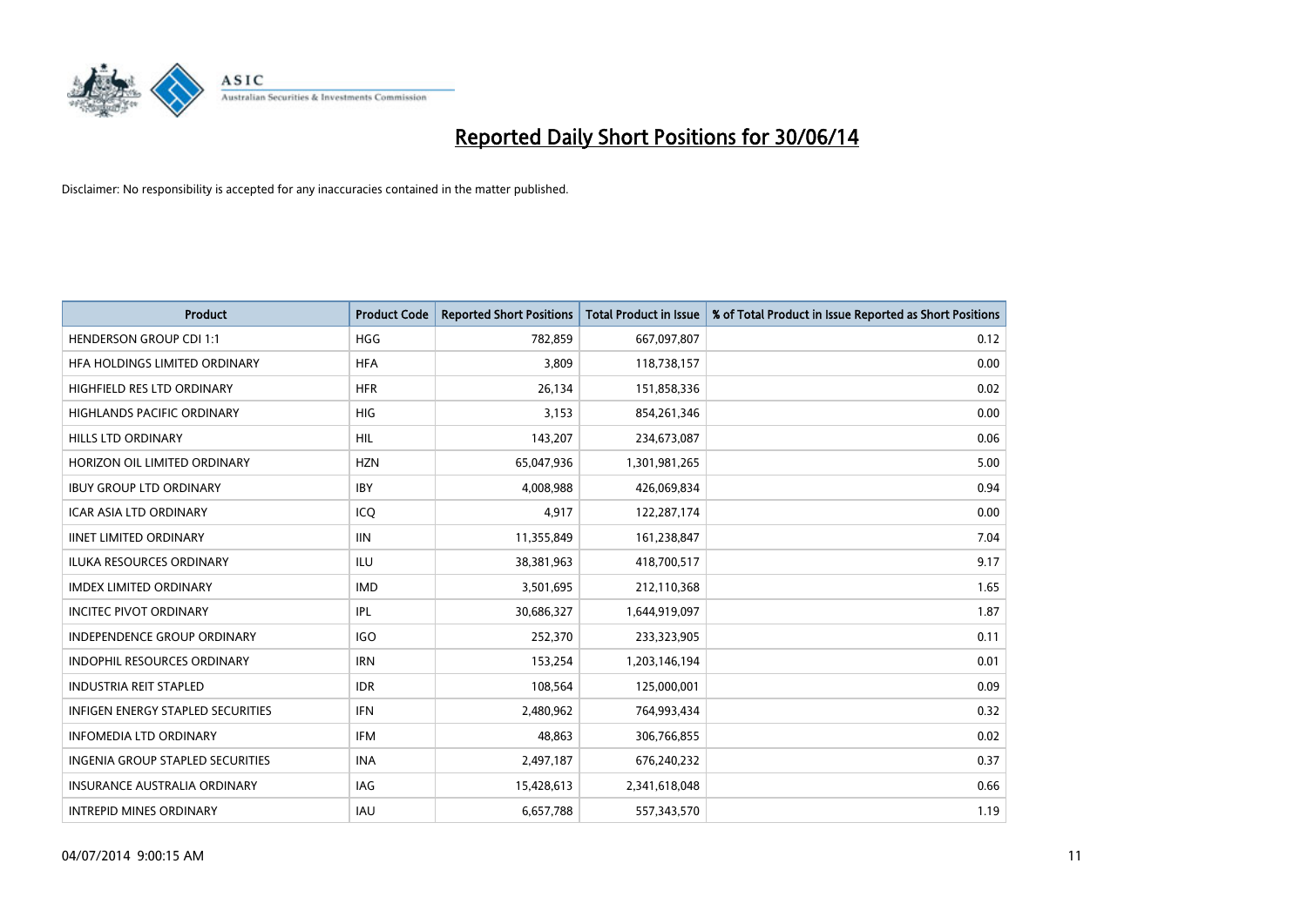

| <b>Product</b>                                | <b>Product Code</b> | <b>Reported Short Positions</b> | <b>Total Product in Issue</b> | % of Total Product in Issue Reported as Short Positions |
|-----------------------------------------------|---------------------|---------------------------------|-------------------------------|---------------------------------------------------------|
| <b>INVESTA OFFICE FUND STAPLED SECURITIES</b> | <b>IOF</b>          | 919,501                         | 614,047,458                   | 0.15                                                    |
| <b>INVOCARE LIMITED ORDINARY</b>              | IVC                 | 4,737,591                       | 110,030,298                   | 4.31                                                    |
| <b>IOOF HOLDINGS LTD ORDINARY</b>             | IFL                 | 5,279,280                       | 232,118,034                   | 2.27                                                    |
| <b>IPROPERTY GROUP LTD ORDINARY</b>           | <b>IPP</b>          | 3,139,484                       | 181,703,204                   | 1.73                                                    |
| <b>IRESS LIMITED ORDINARY</b>                 | <b>IRE</b>          | 4,283,130                       | 158,585,126                   | 2.70                                                    |
| <b>IRON ORE HOLDINGS ORDINARY</b>             | <b>IOH</b>          | 26,197                          | 161,174,005                   | 0.02                                                    |
| <b>ISELECT LTD ORDINARY</b>                   | <b>ISU</b>          | 293,750                         | 260,889,894                   | 0.11                                                    |
| <b>ISENTIA GROUP LTD ORDINARY</b>             | <b>ISD</b>          | 12,027                          | 200,000,001                   | 0.01                                                    |
| ISHARES S&P/ASX 20 ISHARES S&P/ASX20          | <b>ILC</b>          | 9,698                           | 8,056,181                     | 0.12                                                    |
| ISHS GLOB HEALTH ETF CDI 1:1                  | IXJ                 | 1,561                           | 13,050,000                    | 0.01                                                    |
| JAMES HARDIE INDUST CHESS DEPOSITARY INT      | <b>IHX</b>          | 3,152,914                       | 444,867,063                   | 0.71                                                    |
| JAPARA HEALTHCARE LT ORDINARY                 | <b>IHC</b>          | 5,686,181                       | 262,500,000                   | 2.17                                                    |
| <b>JB HI-FI LIMITED ORDINARY</b>              | <b>IBH</b>          | 13,023,438                      | 98,947,309                    | 13.16                                                   |
| <b>KAGARA LTD ORDINARY</b>                    | <b>KZL</b>          | 4,528,381                       | 798,953,117                   | 0.57                                                    |
| KAROON GAS AUSTRALIA ORDINARY                 | <b>KAR</b>          | 12,924,888                      | 255,841,581                   | 5.05                                                    |
| KATHMANDU HOLD LTD ORDINARY                   | <b>KMD</b>          | 2,378,602                       | 200,633,469                   | 1.19                                                    |
| <b>KBL MINING LIMITED ORDINARY</b>            | KBL                 | 1,820                           | 393,535,629                   | 0.00                                                    |
| KINGSGATE CONSOLID, ORDINARY                  | <b>KCN</b>          | 8,694,179                       | 223,584,937                   | 3.89                                                    |
| KINGSROSE MINING LTD ORDINARY                 | <b>KRM</b>          | 396,267                         | 358,611,493                   | 0.11                                                    |
| LEIGHTON HOLDINGS ORDINARY                    | LEI                 | 7,160,335                       | 338,503,563                   | 2.12                                                    |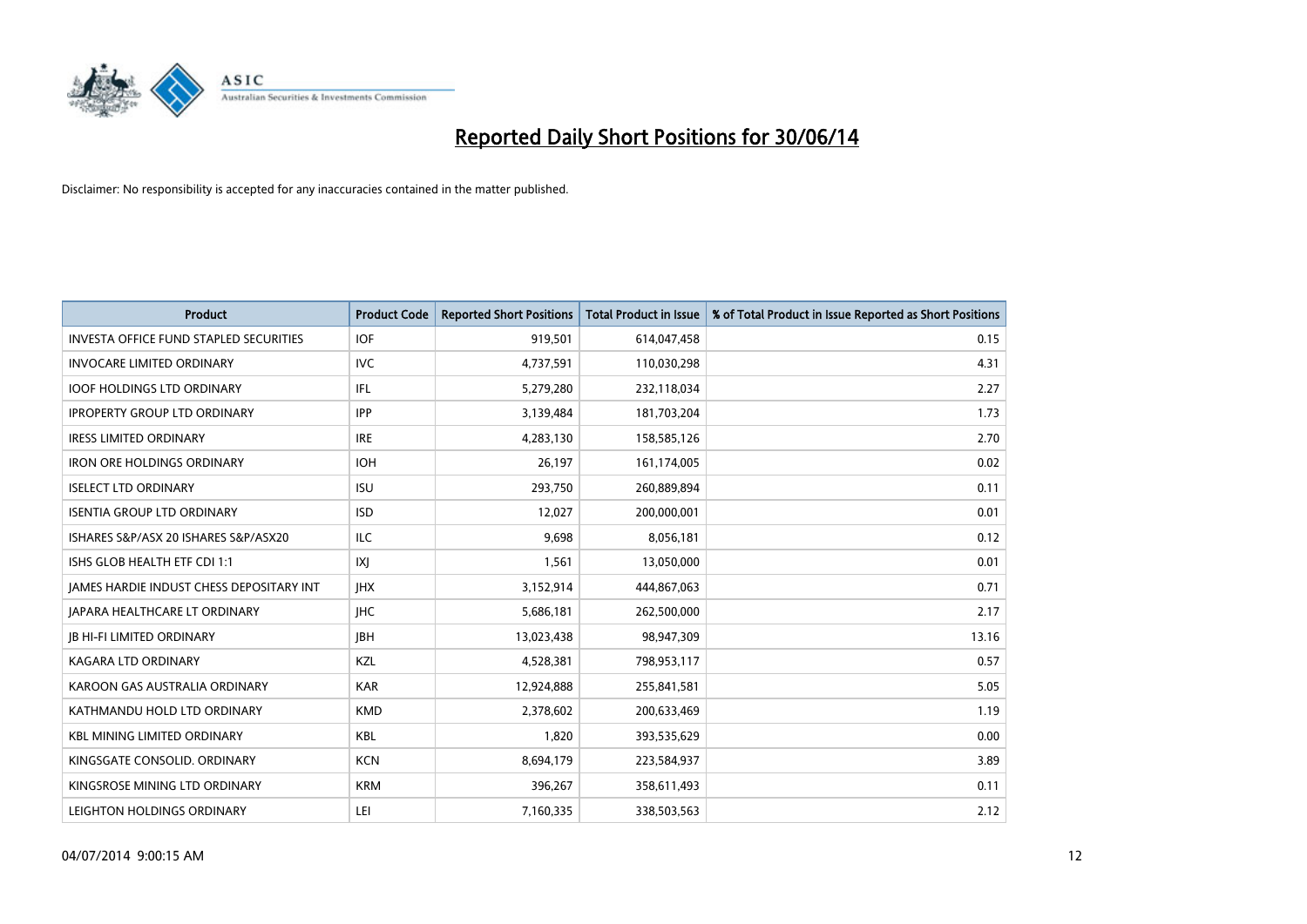

| <b>Product</b>                        | <b>Product Code</b> | <b>Reported Short Positions</b> | <b>Total Product in Issue</b> | % of Total Product in Issue Reported as Short Positions |
|---------------------------------------|---------------------|---------------------------------|-------------------------------|---------------------------------------------------------|
| LEND LEASE GROUP UNIT/ORD STAPLED     | <b>LLC</b>          | 4,345,831                       | 577,475,833                   | 0.75                                                    |
| LIQUEFIED NATURAL ORDINARY            | <b>LNG</b>          | 6,692,090                       | 446,479,015                   | 1.50                                                    |
| LONESTAR RESO LTD ORDINARY            | <b>LNR</b>          | 1,880                           | 752,187,211                   | 0.00                                                    |
| LYNAS CORPORATION ORDINARY            | <b>LYC</b>          | 125,866,134                     | 2,333,661,566                 | 5.39                                                    |
| <b>M2 GRP LTD ORDINARY</b>            | <b>MTU</b>          | 15,044,511                      | 180,431,516                   | 8.34                                                    |
| <b>MACA LIMITED ORDINARY</b>          | <b>MLD</b>          | 78,564                          | 202,676,373                   | 0.04                                                    |
| <b>MACMAHON HOLDINGS ORDINARY</b>     | MAH                 | 24,964                          | 1,261,699,966                 | 0.00                                                    |
| MACO ATLAS ROADS GRP ORDINARY STAPLED | <b>MOA</b>          | 3,929,109                       | 487,230,540                   | 0.81                                                    |
| MACQUARIE GROUP LTD ORDINARY          | MQG                 | 1,661,022                       | 321,175,323                   | 0.52                                                    |
| MAGELLAN FIN GRP LTD ORDINARY         | <b>MFG</b>          | 2,862,347                       | 158,842,157                   | 1.80                                                    |
| MANTRA GROUP LTD ORDINARY             | <b>MTR</b>          | 80,984                          | 249,471,229                   | 0.03                                                    |
| <b>MATRIX C &amp; E LTD ORDINARY</b>  | <b>MCE</b>          | 2,752,600                       | 94,555,428                    | 2.91                                                    |
| MAVERICK DRILLING ORDINARY            | <b>MAD</b>          | 4,565,950                       | 533,885,763                   | 0.86                                                    |
| <b>MAXITRANS INDUSTRIES ORDINARY</b>  | <b>MXI</b>          | 429,469                         | 185,075,653                   | 0.23                                                    |
| MAYNE PHARMA LTD ORDINARY             | <b>MYX</b>          | 2,053,345                       | 586,651,477                   | 0.35                                                    |
| MCMILLAN SHAKESPEARE ORDINARY         | <b>MMS</b>          | 514,637                         | 74,523,965                    | 0.69                                                    |
| MCPHERSON'S LTD ORDINARY              | <b>MCP</b>          | 100,782                         | 95,434,645                    | 0.11                                                    |
| MEDUSA MINING LTD ORDINARY            | <b>MML</b>          | 7,449,154                       | 207,794,301                   | 3.58                                                    |
| MELBOURNE IT LIMITED ORDINARY         | <b>MLB</b>          | 7,891                           | 92,944,392                    | 0.01                                                    |
| <b>MERMAID MARINE ORDINARY</b>        | <b>MRM</b>          | 6,742,576                       | 366,766,098                   | 1.84                                                    |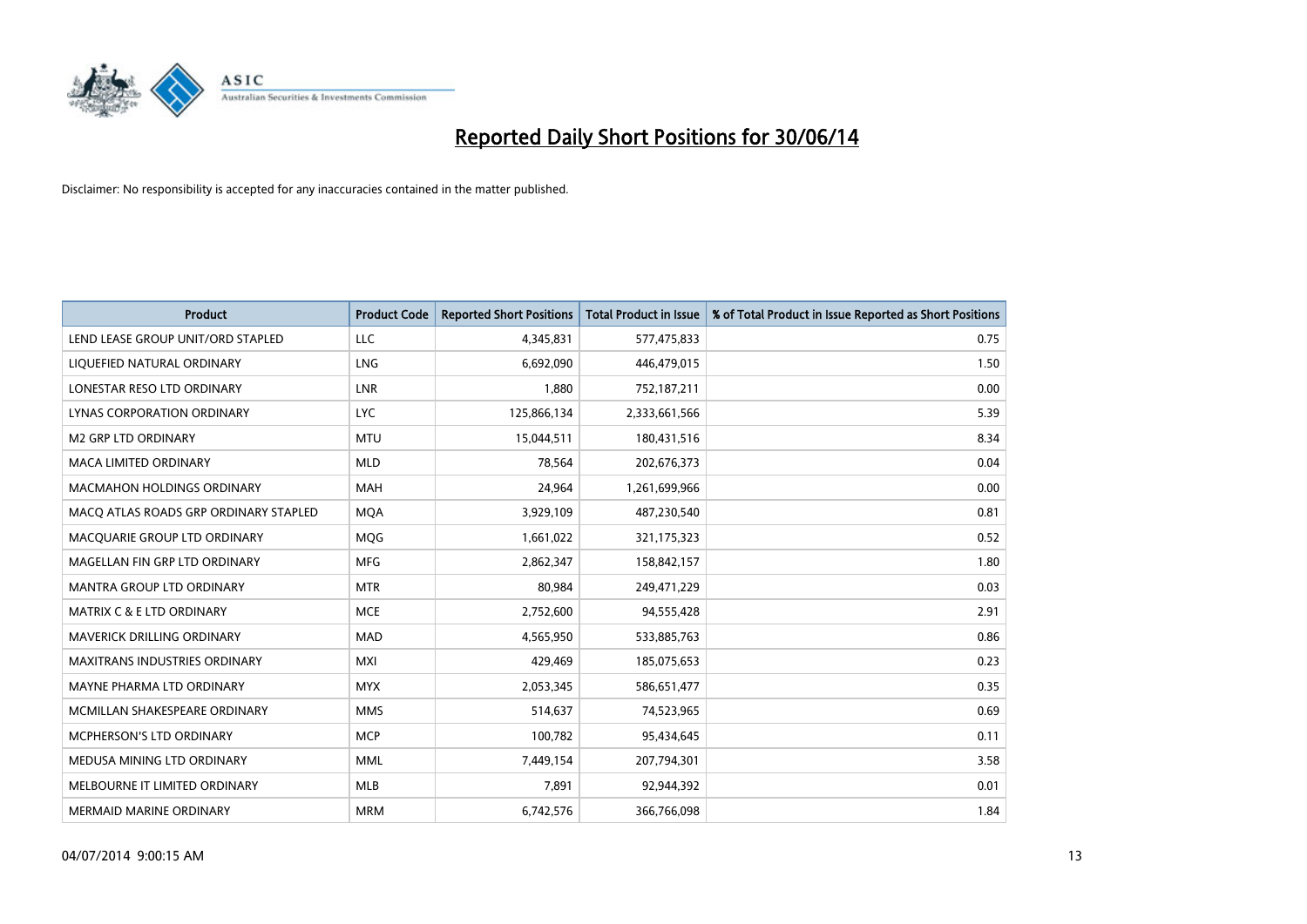

| <b>Product</b>                    | <b>Product Code</b> | <b>Reported Short Positions</b> | <b>Total Product in Issue</b> | % of Total Product in Issue Reported as Short Positions |
|-----------------------------------|---------------------|---------------------------------|-------------------------------|---------------------------------------------------------|
| MESOBLAST LIMITED ORDINARY        | <b>MSB</b>          | 20,546,193                      | 321,640,094                   | 6.39                                                    |
| METALS X LIMITED ORDINARY         | <b>MLX</b>          | 1,288,634                       | 1,655,386,110                 | 0.08                                                    |
| METCASH LIMITED ORDINARY          | <b>MTS</b>          | 108,091,205                     | 888,338,048                   | 12.17                                                   |
| METMINCO LIMITED ORDINARY         | <b>MNC</b>          | 142,147                         | 1,749,543,023                 | 0.01                                                    |
| MIGHTY RIVER POWER ORDINARY       | <b>MYT</b>          | 3,940,515                       | 1,400,012,517                 | 0.28                                                    |
| MINCOR RESOURCES NL ORDINARY      | <b>MCR</b>          | 1,325,635                       | 188,208,274                   | 0.70                                                    |
| MINERAL DEPOSITS ORDINARY         | <b>MDL</b>          | 1,040,342                       | 103,538,786                   | 1.00                                                    |
| MINERAL RESOURCES. ORDINARY       | <b>MIN</b>          | 12,841,344                      | 186,556,246                   | 6.88                                                    |
| MINT WIRELESS ORDINARY            | <b>MNW</b>          | 1,299,076                       | 450,872,395                   | 0.29                                                    |
| MIRABELA NICKEL LTD ORDINARY      | <b>MBN</b>          | 18,455,648                      | 929,710,216                   | 1.99                                                    |
| MIRVAC GROUP STAPLED SECURITIES   | <b>MGR</b>          | 5,562,138                       | 3,692,279,772                 | 0.15                                                    |
| MOLOPO ENERGY LTD ORDINARY        | <b>MPO</b>          | 202,623                         | 248,520,949                   | 0.08                                                    |
| MONADELPHOUS GROUP ORDINARY       | <b>MND</b>          | 11,696,986                      | 92,679,570                    | 12.62                                                   |
| MORTGAGE CHOICE LTD ORDINARY      | MOC                 | 15,800                          | 123,780,387                   | 0.01                                                    |
| <b>MOUNT GIBSON IRON ORDINARY</b> | <b>MGX</b>          | 12,825,388                      | 1,090,584,232                 | 1.18                                                    |
| MULTIPLEX SITES SITES             | <b>MXUPA</b>        | 1,740                           | 4,500,000                     | 0.04                                                    |
| MURCHISON METALS LTD ORDINARY     | <b>MMX</b>          | 215,289                         | 450,497,346                   | 0.05                                                    |
| MYER HOLDINGS LTD ORDINARY        | <b>MYR</b>          | 62,635,165                      | 585,684,551                   | 10.69                                                   |
| <b>MYSTATE LIMITED ORDINARY</b>   | <b>MYS</b>          | 9,173                           | 87,261,995                    | 0.01                                                    |
| NANOSONICS LIMITED ORDINARY       | <b>NAN</b>          | 1,678,513                       | 263,823,826                   | 0.64                                                    |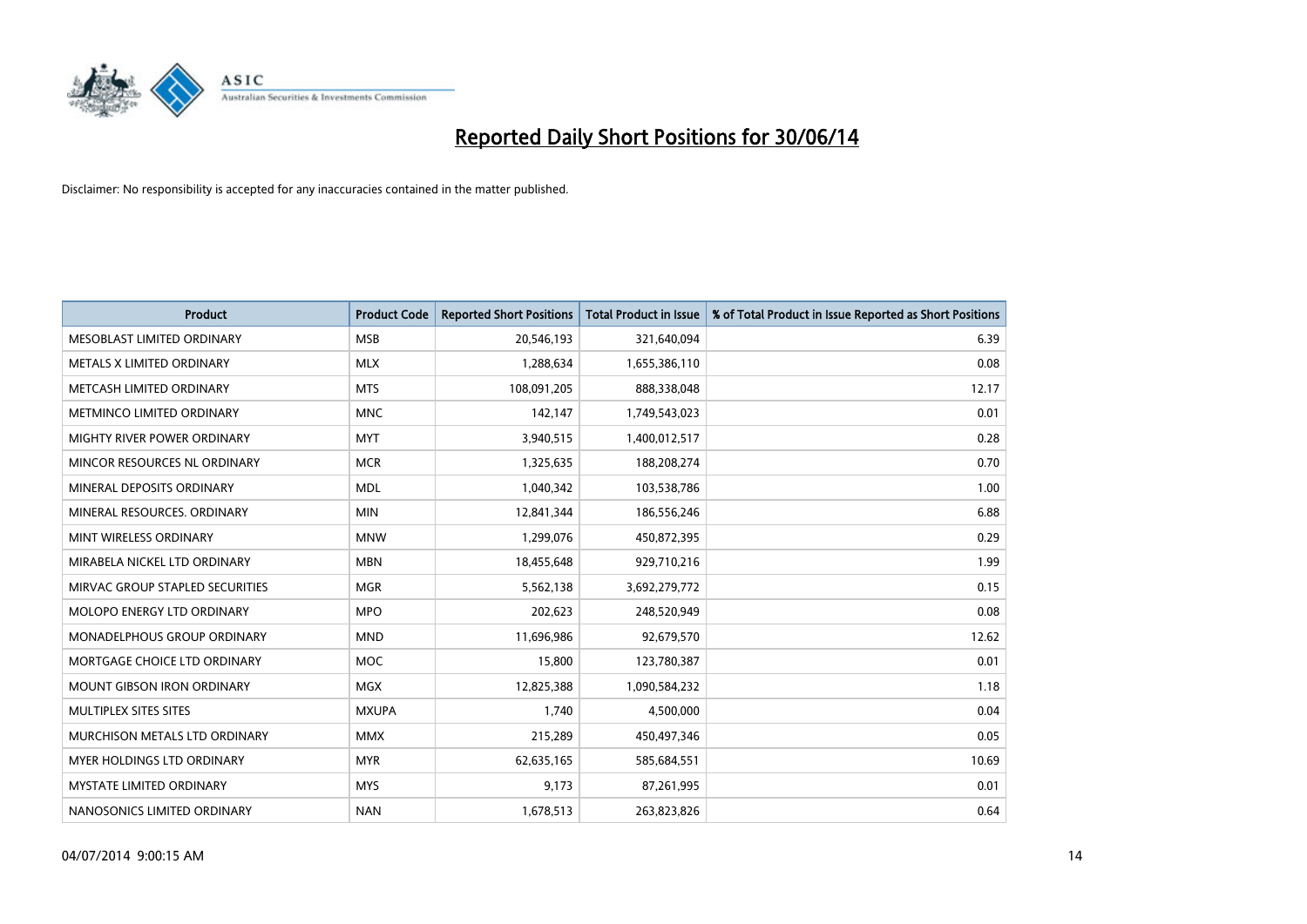

| <b>Product</b>                | <b>Product Code</b> | <b>Reported Short Positions</b> | <b>Total Product in Issue</b> | % of Total Product in Issue Reported as Short Positions |
|-------------------------------|---------------------|---------------------------------|-------------------------------|---------------------------------------------------------|
| NATIONAL AUST, BANK ORDINARY  | <b>NAB</b>          | 6,986,886                       | 2,353,916,258                 | 0.30                                                    |
| NATIONAL STORAGE STAPLED      | <b>NSR</b>          | 372,429                         | 244,897,096                   | 0.15                                                    |
| NAVITAS LIMITED ORDINARY      | <b>NVT</b>          | 2,688,640                       | 375,712,581                   | 0.72                                                    |
| NEARMAP LTD ORDINARY          | <b>NEA</b>          | 659,416                         | 337,346,101                   | 0.20                                                    |
| NEON ENERGY LIMITED ORDINARY  | <b>NEN</b>          | 347,112                         | 553,037,848                   | 0.06                                                    |
| NEUREN PHARMACEUT, ORDINARY   | <b>NEU</b>          | 225,038                         | 1,555,354,272                 | 0.01                                                    |
| NEW HOPE CORPORATION ORDINARY | <b>NHC</b>          | 1,281,929                       | 830,933,112                   | 0.15                                                    |
| NEWCREST MINING ORDINARY      | <b>NCM</b>          | 14,292,491                      | 766,510,971                   | 1.86                                                    |
| NEWS CORP A NON-VOTING CDI    | <b>NWSLV</b>        | 410,095                         | 3,111,659                     | 13.18                                                   |
| NEWS CORP B VOTING CDI        | <b>NWS</b>          | 2,233,126                       | 21,481,870                    | 10.40                                                   |
| NEWSAT LIMITED ORDINARY       | <b>NWT</b>          | 8,008,849                       | 612,199,841                   | 1.31                                                    |
| NEXTDC LIMITED ORDINARY       | <b>NXT</b>          | 15,983,789                      | 193,154,486                   | 8.28                                                    |
| NEXUS ENERGY LIMITED ORDINARY | <b>NXS</b>          | 83,983                          | 1,330,219,459                 | 0.01                                                    |
| NIB HOLDINGS LIMITED ORDINARY | <b>NHF</b>          | 2,345,838                       | 439,004,182                   | 0.53                                                    |
| NIDO PETROLEUM ORDINARY       | <b>NDO</b>          | 42,500                          | 2,048,317,635                 | 0.00                                                    |
| NINE ENTERTAINMENT ORDINARY   | <b>NEC</b>          | 9,416,673                       | 940,295,023                   | 1.00                                                    |
| NOBLE MINERAL RES ORDINARY    | <b>NMG</b>          | 2,365,726                       | 666,397,952                   | 0.36                                                    |
| NORTHERN IRON LTD ORDINARY    | <b>NFE</b>          | 11,392                          | 484,405,314                   | 0.00                                                    |
| NORTHERN STAR ORDINARY        | <b>NST</b>          | 2,572,489                       | 578,591,915                   | 0.44                                                    |
| NRW HOLDINGS LIMITED ORDINARY | <b>NWH</b>          | 12,868,507                      | 278,888,011                   | 4.61                                                    |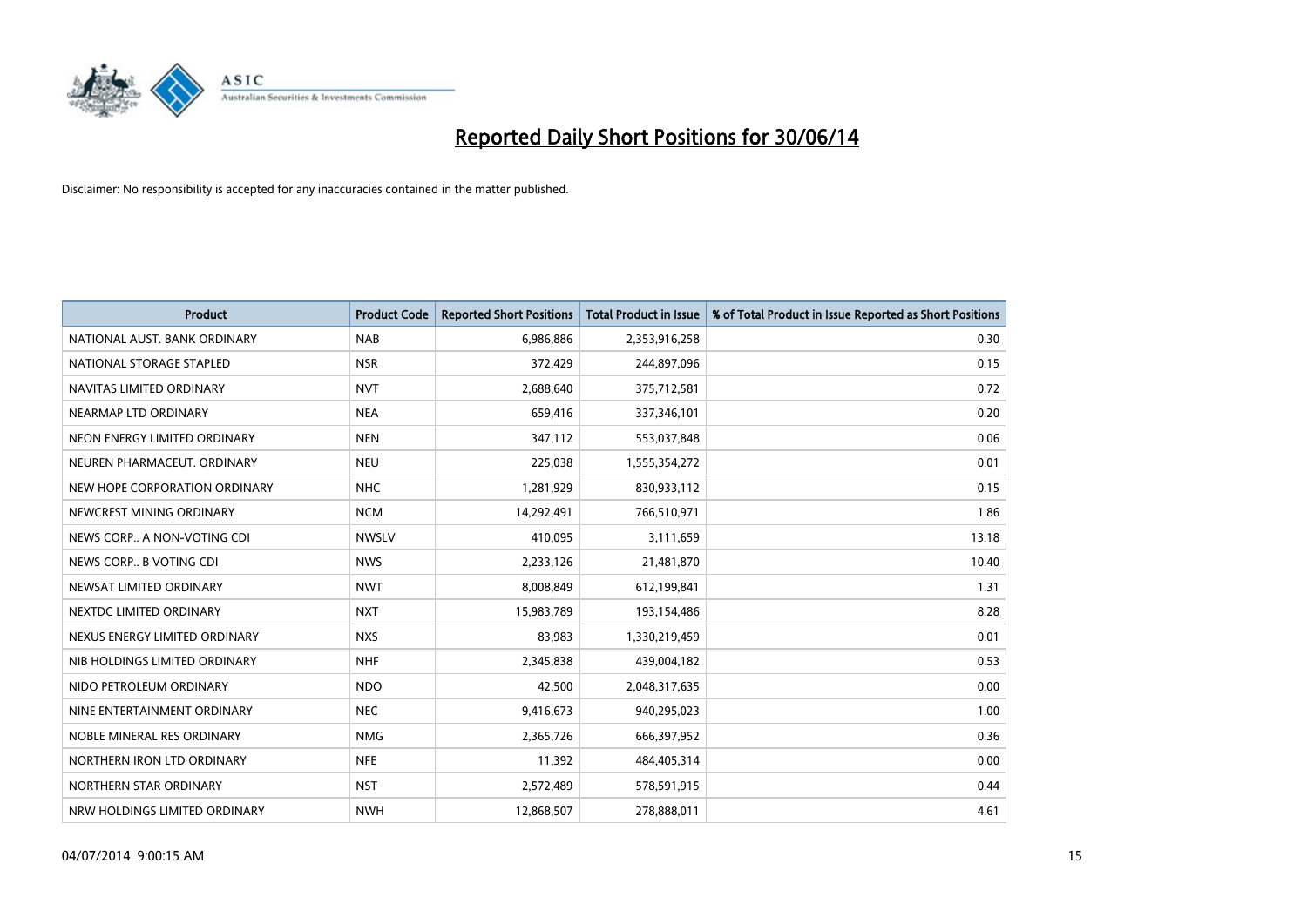

| <b>Product</b>                        | <b>Product Code</b> | <b>Reported Short Positions</b> | <b>Total Product in Issue</b> | % of Total Product in Issue Reported as Short Positions |
|---------------------------------------|---------------------|---------------------------------|-------------------------------|---------------------------------------------------------|
| NUFARM LIMITED ORDINARY               | <b>NUF</b>          | 16,179,972                      | 264,021,627                   | 6.13                                                    |
| NUPLEX INDUSTRIES ORDINARY            | <b>NPX</b>          | 1,000                           | 198,125,827                   | 0.00                                                    |
| OCEANAGOLD CORP. CHESS DEPOSITARY INT | OGC                 | 1,792,736                       | 300,752,884                   | 0.60                                                    |
| OIL SEARCH LTD ORDINARY               | OSH                 | 12,860,701                      | 1,519,022,225                 | 0.85                                                    |
| OM HOLDINGS LIMITED ORDINARY          | OMH                 | 58,321                          | 733,423,337                   | 0.01                                                    |
| ORICA LIMITED ORDINARY                | ORI                 | 11,115,233                      | 370,924,362                   | 3.00                                                    |
| ORIGIN ENERGY ORDINARY                | <b>ORG</b>          | 8,808,143                       | 1,103,645,753                 | 0.80                                                    |
| OROCOBRE LIMITED ORDINARY             | <b>ORE</b>          | 2,169,220                       | 132,041,911                   | 1.64                                                    |
| ORORA LIMITED ORDINARY                | <b>ORA</b>          | 1,110,410                       | 1,206,684,923                 | 0.09                                                    |
| OROTONGROUP LIMITED ORDINARY          | <b>ORL</b>          | 214,075                         | 40,880,902                    | 0.52                                                    |
| OZ MINERALS ORDINARY                  | OZL                 | 16,410,875                      | 303,470,022                   | 5.41                                                    |
| <b>OZFOREX GROUP LTD ORDINARY</b>     | <b>OFX</b>          | 7,610,336                       | 240,000,000                   | 3.17                                                    |
| <b>PACIFIC BRANDS ORDINARY</b>        | <b>PBG</b>          | 21,865,673                      | 917,226,291                   | 2.38                                                    |
| PACT GROUP HLDGS LTD ORDINARY         | <b>PGH</b>          | 4,342,302                       | 294,097,961                   | 1.48                                                    |
| PALADIN ENERGY LTD ORDINARY           | <b>PDN</b>          | 108,830,205                     | 964, 367, 284                 | 11.29                                                   |
| PANAUST LIMITED ORDINARY              | <b>PNA</b>          | 529,563                         | 635,580,654                   | 0.08                                                    |
| PANORAMIC RESOURCES ORDINARY          | PAN                 | 555,356                         | 322,275,824                   | 0.17                                                    |
| PANTERRA GOLD LTD ORDINARY            | PGI                 | 1                               | 773,281,012                   | 0.00                                                    |
| PAPERLINX LIMITED ORDINARY            | <b>PPX</b>          | 44,770                          | 665,181,261                   | 0.01                                                    |
| PAPILLON RES LTD ORDINARY             | <b>PIR</b>          | 6,336,322                       | 344,794,210                   | 1.84                                                    |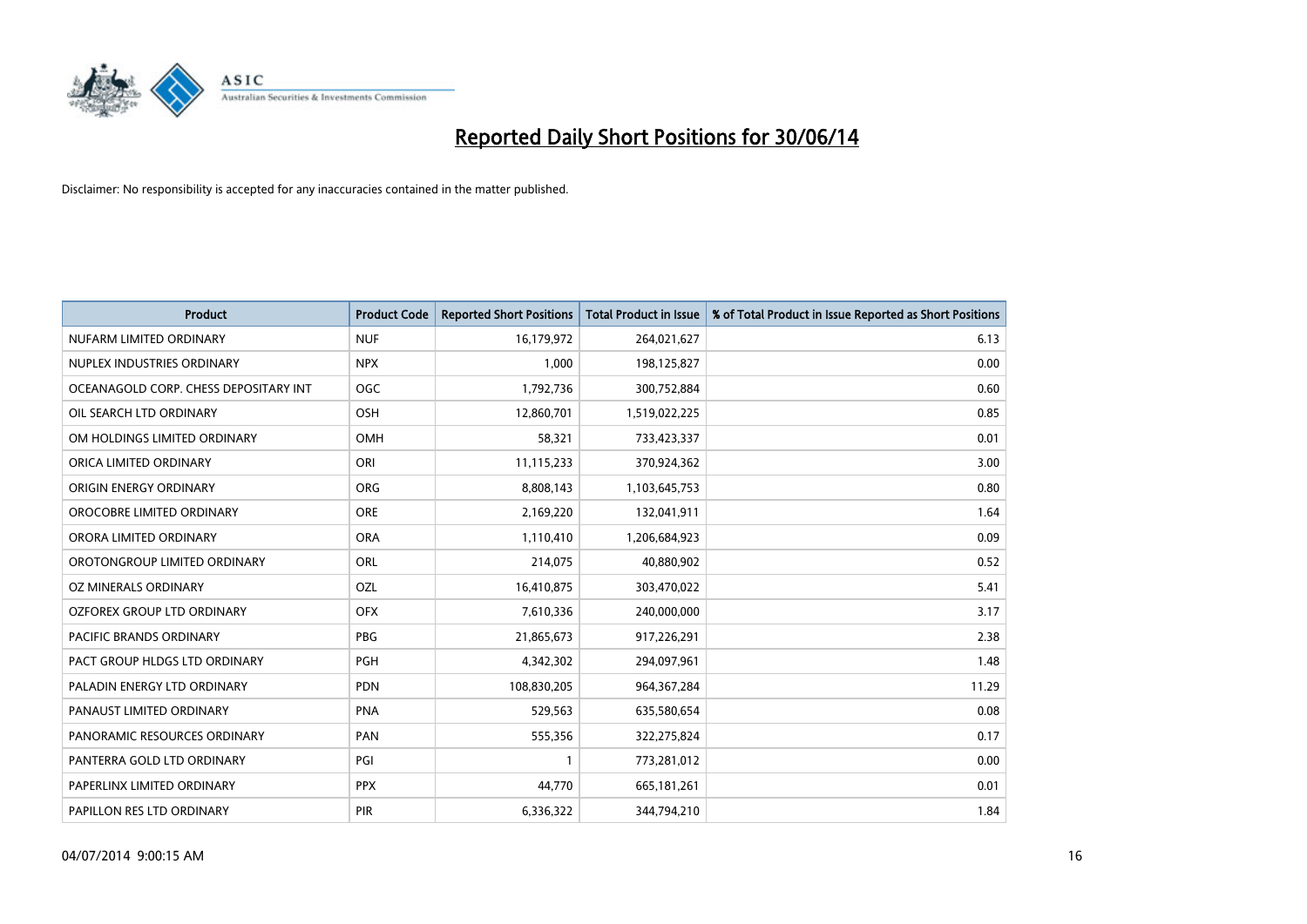

| <b>Product</b>                    | <b>Product Code</b> | <b>Reported Short Positions</b> | <b>Total Product in Issue</b> | % of Total Product in Issue Reported as Short Positions |
|-----------------------------------|---------------------|---------------------------------|-------------------------------|---------------------------------------------------------|
| PEET LIMITED ORDINARY             | <b>PPC</b>          | 80,869                          | 433,389,348                   | 0.02                                                    |
| PERPETUAL LIMITED ORDINARY        | <b>PPT</b>          | 1,364,162                       | 46,574,426                    | 2.93                                                    |
| PERSEUS MINING LTD ORDINARY       | <b>PRU</b>          | 8,065,030                       | 526,656,401                   | 1.53                                                    |
| PHARMAXIS LTD ORDINARY            | <b>PXS</b>          | 87,025                          | 309,514,849                   | 0.03                                                    |
| PLATINUM ASSET ORDINARY           | <b>PTM</b>          | 1,327,335                       | 580,336,142                   | 0.23                                                    |
| PLATINUM AUSTRALIA ORDINARY       | <b>PLA</b>          | 836,027                         | 504,968,043                   | 0.17                                                    |
| PMP LIMITED ORDINARY              | <b>PMP</b>          | 1,547,988                       | 323,781,124                   | 0.48                                                    |
| PRANA BIOTECHNOLOGY ORDINARY      | PBT                 | 3,515,708                       | 488,646,960                   | 0.72                                                    |
| PREMIER INVESTMENTS ORDINARY      | <b>PMV</b>          | 142,712                         | 155,714,874                   | 0.09                                                    |
| PRIMA BIOMED LTD ORDINARY         | <b>PRR</b>          | 37,200                          | 1,228,709,341                 | 0.00                                                    |
| PRIMARY HEALTH CARE ORDINARY      | <b>PRY</b>          | 17,174,435                      | 505,659,944                   | 3.40                                                    |
| PRIME MEDIA GRP LTD ORDINARY      | <b>PRT</b>          | 1,849,239                       | 366,330,303                   | 0.50                                                    |
| PROGRAMMED ORDINARY               | <b>PRG</b>          | 478,393                         | 118,253,992                   | 0.40                                                    |
| <b>QANTAS AIRWAYS ORDINARY</b>    | QAN                 | 80,081,849                      | 2,196,330,250                 | 3.65                                                    |
| OBE INSURANCE GROUP ORDINARY      | <b>OBE</b>          | 5,188,586                       | 1,277,602,695                 | 0.41                                                    |
| QRXPHARMA LTD ORDINARY            | <b>QRX</b>          | 30,000                          | 164,190,969                   | 0.02                                                    |
| <b>QUBE HOLDINGS LTD ORDINARY</b> | <b>QUB</b>          | 22,751,628                      | 1,051,172,929                 | 2.16                                                    |
| RAMELIUS RESOURCES ORDINARY       | <b>RMS</b>          | 200,160                         | 365,740,380                   | 0.05                                                    |
| RAMSAY HEALTH CARE ORDINARY       | <b>RHC</b>          | 1,363,697                       | 202,081,252                   | 0.67                                                    |
| RCG CORPORATION LTD ORDINARY      | <b>RCG</b>          | 12,271                          | 263,808,625                   | 0.00                                                    |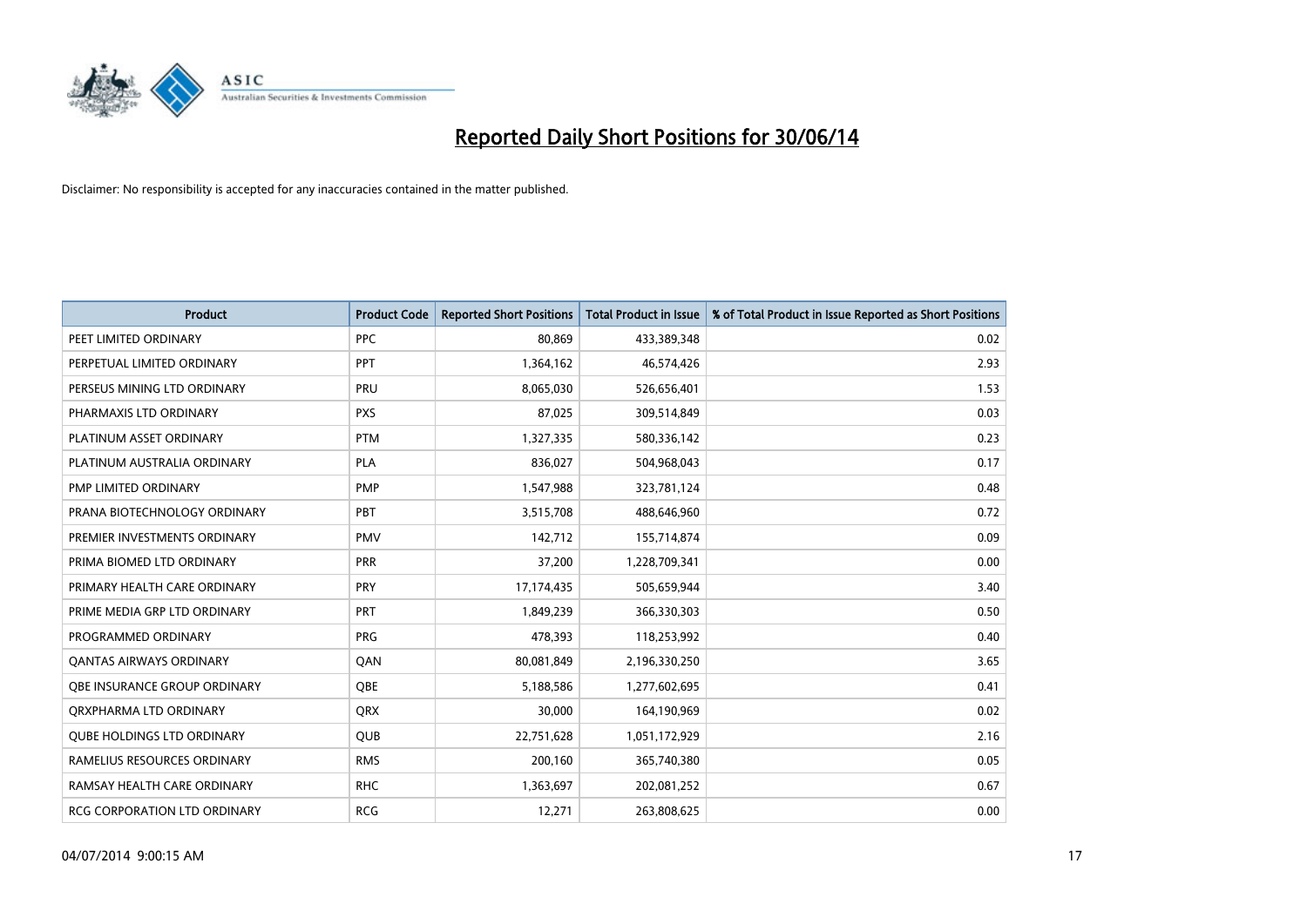

| <b>Product</b>                  | <b>Product Code</b> | <b>Reported Short Positions</b> | <b>Total Product in Issue</b> | % of Total Product in Issue Reported as Short Positions |
|---------------------------------|---------------------|---------------------------------|-------------------------------|---------------------------------------------------------|
| <b>RCR TOMLINSON ORDINARY</b>   | <b>RCR</b>          | 555,610                         | 136,989,238                   | 0.41                                                    |
| REA GROUP ORDINARY              | <b>REA</b>          | 1,218,302                       | 131,714,699                   | 0.92                                                    |
| RECALL HOLDINGS LTD ORDINARY    | <b>REC</b>          | 5,634,404                       | 312,836,448                   | 1.80                                                    |
| <b>RECKON LIMITED ORDINARY</b>  | <b>RKN</b>          | 1,304,498                       | 126,913,066                   | 1.03                                                    |
| <b>RED 5 LIMITED ORDINARY</b>   | <b>RED</b>          | 174,740                         | 759,451,008                   | 0.02                                                    |
| <b>RED FORK ENERGY ORDINARY</b> | <b>RFE</b>          | 240,640                         | 501,051,719                   | 0.05                                                    |
| REDBANK ENERGY LTD ORDINARY     | AEJ                 | 13                              | 786,287                       | 0.00                                                    |
| REDFLEX HOLDINGS ORDINARY       | <b>RDF</b>          | 11,650                          | 110,762,310                   | 0.01                                                    |
| REED RESOURCES LTD ORDINARY     | <b>RDR</b>          | 1,015                           | 523,453,895                   | 0.00                                                    |
| <b>REGIS RESOURCES ORDINARY</b> | <b>RRL</b>          | 34,487,100                      | 499,744,095                   | 6.90                                                    |
| RESMED INC CDI 10:1             | <b>RMD</b>          | 36,487,282                      | 1,402,915,440                 | 2.60                                                    |
| RESOLUTE MINING ORDINARY        | <b>RSG</b>          | 10,710,358                      | 641,189,223                   | 1.67                                                    |
| RESOURCE GENERATION ORDINARY    | <b>RES</b>          | 1,220                           | 581,380,338                   | 0.00                                                    |
| RETAIL FOOD GROUP ORDINARY      | <b>RFG</b>          | 6,884,077                       | 144,868,508                   | 4.75                                                    |
| REX MINERALS LIMITED ORDINARY   | <b>RXM</b>          | 644,351                         | 220,519,784                   | 0.29                                                    |
| RIO TINTO LIMITED ORDINARY      | <b>RIO</b>          | 4,930,442                       | 435,758,720                   | 1.13                                                    |
| ROC OIL COMPANY ORDINARY        | <b>ROC</b>          | 1,520,071                       | 687,618,400                   | 0.22                                                    |
| ROYAL WOLF HOLDINGS ORDINARY    | <b>RWH</b>          | 218,120                         | 100,387,052                   | 0.22                                                    |
| RUBIK FINANCIAL LTD. ORDINARY   | <b>RFL</b>          | 41,052                          | 340,999,914                   | 0.01                                                    |
| RUM JUNGLE RES ORDINARY         | <b>RUM</b>          | 7,500,000                       | 385,504,597                   | 1.95                                                    |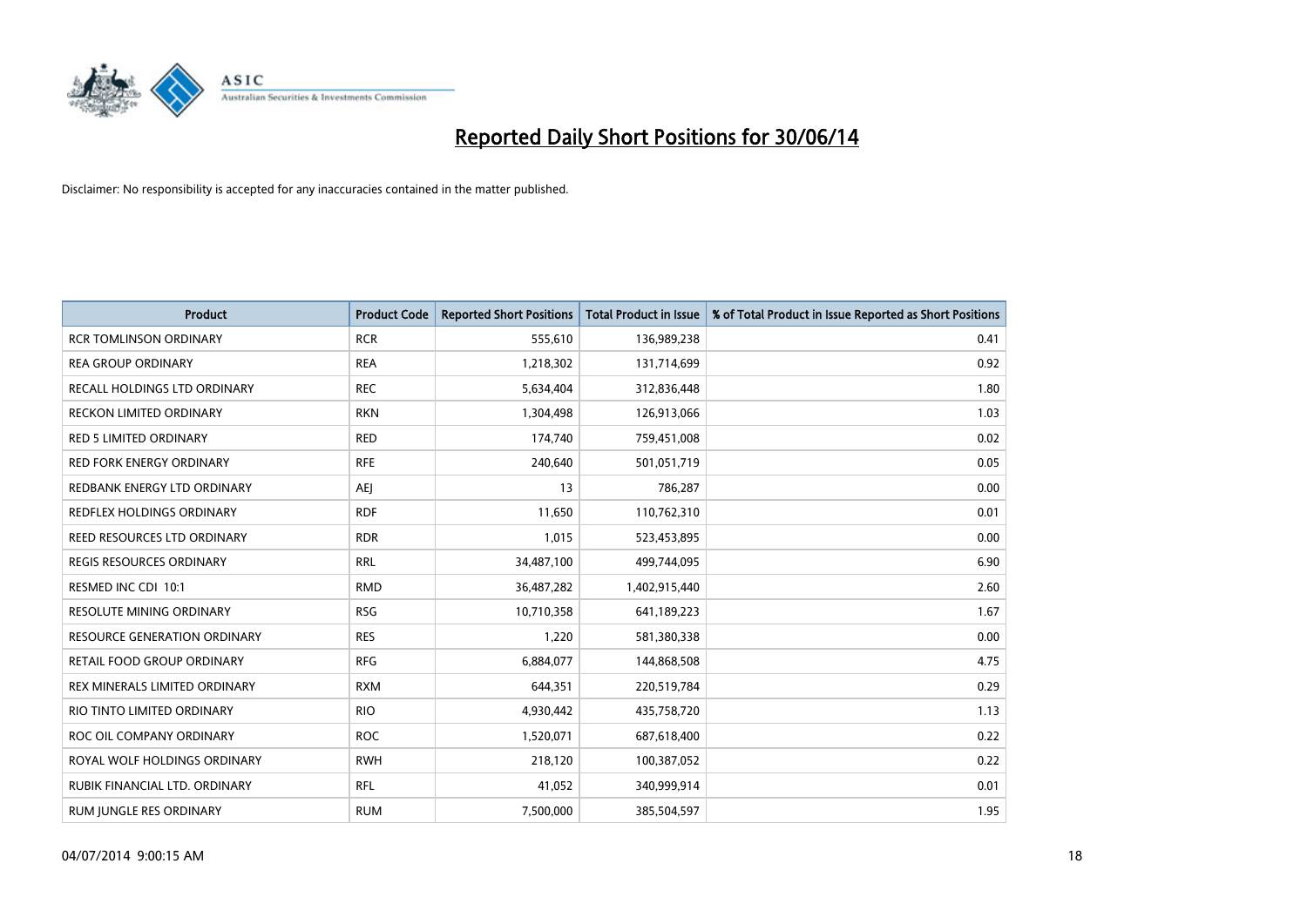

| <b>Product</b>                        | <b>Product Code</b> | <b>Reported Short Positions</b> | <b>Total Product in Issue</b> | % of Total Product in Issue Reported as Short Positions |
|---------------------------------------|---------------------|---------------------------------|-------------------------------|---------------------------------------------------------|
| RUNGEPINCOCKMINARCO ORDINARY          | <b>RUL</b>          | 53,000                          | 141,380,950                   | 0.04                                                    |
| <b>RURALCO HOLDINGS ORDINARY</b>      | <b>RHL</b>          | 3,658                           | 77,291,069                    | 0.00                                                    |
| RXP SERVICES LTD ORDINARY             | <b>RXP</b>          | 50,000                          | 133,028,367                   | 0.04                                                    |
| SAI GLOBAL LIMITED ORDINARY           | SAI                 | 1,133,664                       | 210,815,541                   | 0.54                                                    |
| SALMAT LIMITED ORDINARY               | <b>SLM</b>          | 54                              | 159,812,799                   | 0.00                                                    |
| SAMSON OIL & GAS LTD ORDINARY         | SSN                 | 19,682,960                      | 2,837,756,933                 | 0.69                                                    |
| SANDFIRE RESOURCES ORDINARY           | <b>SFR</b>          | 1,688,000                       | 155,640,968                   | 1.08                                                    |
| <b>SANTOS LTD ORDINARY</b>            | <b>STO</b>          | 6,035,860                       | 975,338,899                   | 0.62                                                    |
| SARACEN MINERAL ORDINARY              | <b>SAR</b>          | 657,183                         | 792,784,738                   | 0.08                                                    |
| SCA PROPERTY GROUP STAPLED SECURITIES | SCP                 | 36,756,034                      | 648,628,320                   | 5.67                                                    |
| <b>SCENTRE GRP STAPLED</b>            | <b>SCG</b>          | 12,805,710                      | 5,325,518,228                 | 0.24                                                    |
| SEDGMAN LIMITED ORDINARY              | SDM                 | 1,824,292                       | 227,059,277                   | 0.80                                                    |
| SEEK LIMITED ORDINARY                 | <b>SEK</b>          | 9,484,077                       | 340,459,756                   | 2.79                                                    |
| SELECT HARVESTS ORDINARY              | SHV                 | 190,945                         | 57,999,427                    | 0.33                                                    |
| SENEX ENERGY LIMITED ORDINARY         | SXY                 | 8,449,240                       | 1,145,713,917                 | 0.74                                                    |
| SERVCORP LIMITED ORDINARY             | SRV                 | 8,627                           | 98,432,275                    | 0.01                                                    |
| SERVICE STREAM ORDINARY               | SSM                 | 30                              | 386,389,873                   | 0.00                                                    |
| SEVEN GROUP HOLDINGS ORDINARY         | <b>SVW</b>          | 435,975                         | 302,691,886                   | 0.14                                                    |
| SEVEN WEST MEDIA LTD ORDINARY         | <b>SWM</b>          | 6,451,877                       | 999,160,872                   | 0.65                                                    |
| SEYMOUR WHYTE LTD ORDINARY            | SWL                 | 5,245                           | 87,647,595                    | 0.01                                                    |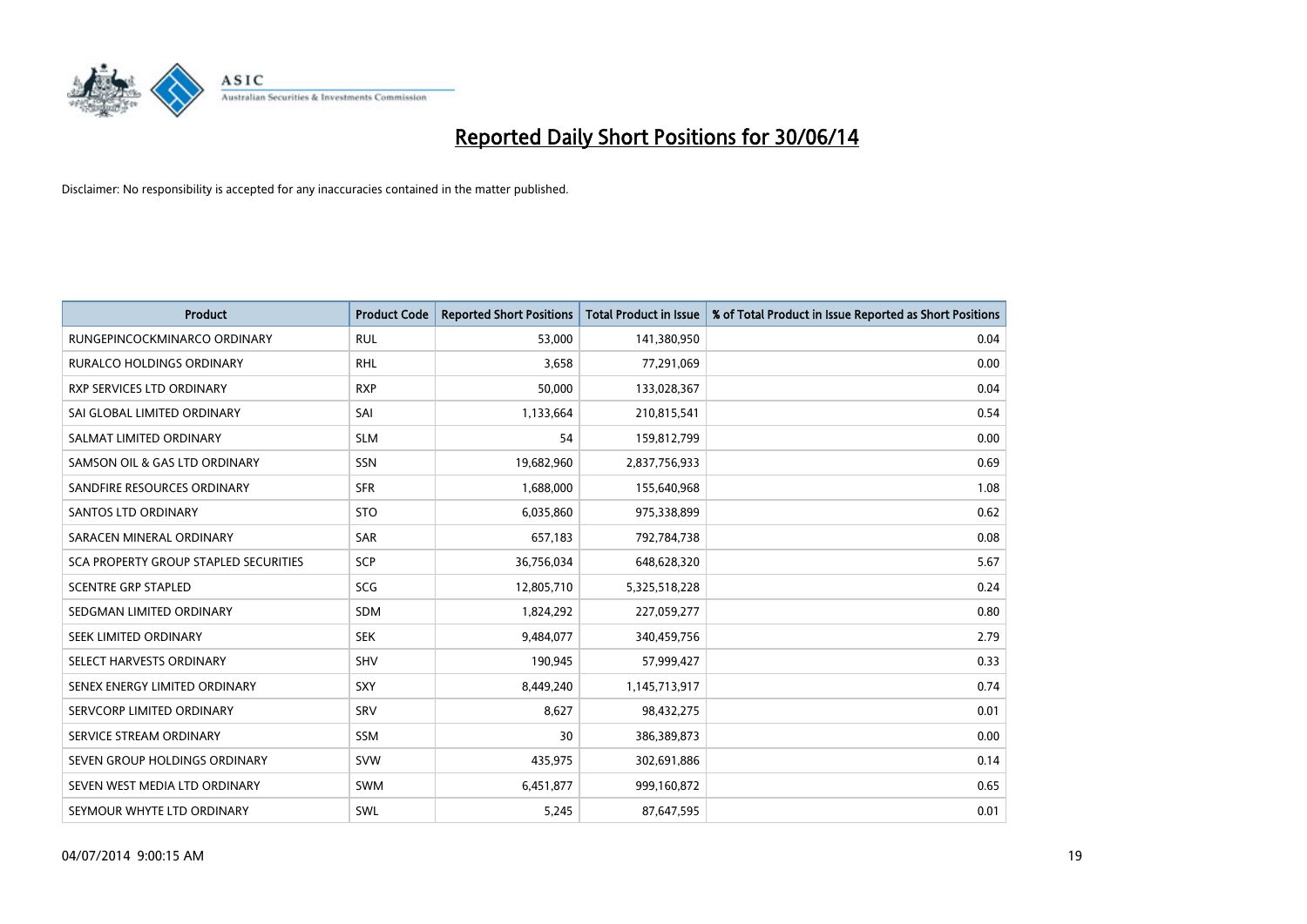

| <b>Product</b>                           | <b>Product Code</b> | <b>Reported Short Positions</b> | <b>Total Product in Issue</b> | % of Total Product in Issue Reported as Short Positions |
|------------------------------------------|---------------------|---------------------------------|-------------------------------|---------------------------------------------------------|
| SFG AUSTRALIA LTD ORDINARY               | <b>SFW</b>          | 1,128,650                       | 734,531,160                   | 0.15                                                    |
| SG FLEET GROUP LTD ORDINARY              | <b>SGF</b>          | 738,005                         | 242,691,826                   | 0.30                                                    |
| SIGMA PHARMACEUTICAL ORDINARY            | <b>SIP</b>          | 17,857,620                      | 1,112,511,644                 | 1.61                                                    |
| SILEX SYSTEMS ORDINARY                   | <b>SLX</b>          | 3,421,363                       | 170,367,734                   | 2.01                                                    |
| SILVER CHEF LIMITED ORDINARY             | SIV                 | 85,705                          | 29,333,629                    | 0.29                                                    |
| SILVER LAKE RESOURCE ORDINARY            | <b>SLR</b>          | 17,760,226                      | 503,233,971                   | 3.53                                                    |
| SIMS METAL MGMT LTD ORDINARY             | SGM                 | 12,219,468                      | 204,601,321                   | 5.97                                                    |
| SINGAPORE TELECOMM. CHESS DEPOSITARY INT | SGT                 | 11,598,415                      | 138,054,754                   | 8.40                                                    |
| SINO GAS ENERGY ORDINARY                 | <b>SEH</b>          | 2,302,775                       | 1,530,457,040                 | 0.15                                                    |
| SIRIUS RESOURCES NL ORDINARY             | <b>SIR</b>          | 12,110,300                      | 262,044,586                   | 4.62                                                    |
| SIRTEX MEDICAL ORDINARY                  | <b>SRX</b>          | 123,878                         | 56,108,439                    | 0.22                                                    |
| SKILLED GROUP LTD ORDINARY               | <b>SKE</b>          | 2,143,321                       | 235,254,496                   | 0.91                                                    |
| <b>SKY NETWORK ORDINARY</b>              | <b>SKT</b>          | 175,177                         | 389,139,785                   | 0.05                                                    |
| SKYCITY ENT GRP LTD ORDINARY             | <b>SKC</b>          | 4,446,248                       | 582,088,094                   | 0.76                                                    |
| <b>SLATER &amp; GORDON ORDINARY</b>      | SGH                 | 7,294,699                       | 204,338,625                   | 3.57                                                    |
| SMS MANAGEMENT, ORDINARY                 | <b>SMX</b>          | 3,157,647                       | 70,099,763                    | 4.50                                                    |
| SONIC HEALTHCARE ORDINARY                | <b>SHL</b>          | 2,920,940                       | 400,811,556                   | 0.73                                                    |
| SOUL PATTINSON (W.H) ORDINARY            | <b>SOL</b>          | 4,576                           | 239,395,320                   | 0.00                                                    |
| SP AUSNET STAPLED SECURITIES             | <b>SPN</b>          | 37,495,812                      | 3,386,607,080                 | 1.11                                                    |
| SPARK INFRASTRUCTURE STAPLED US PROHIBT. | SKI                 | 17,249,912                      | 1,440,370,628                 | 1.20                                                    |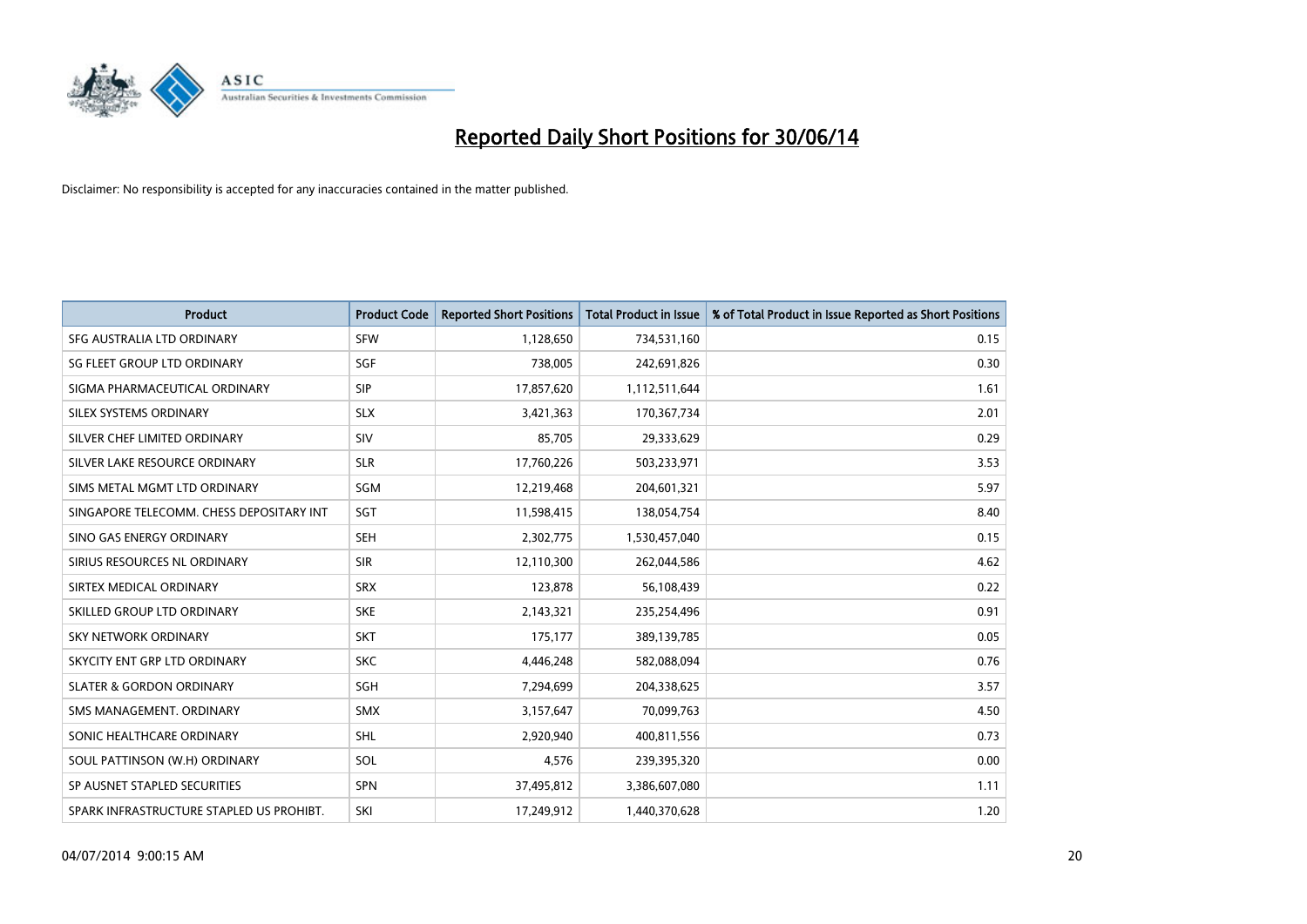

| <b>Product</b>                       | <b>Product Code</b> | <b>Reported Short Positions</b> | <b>Total Product in Issue</b> | % of Total Product in Issue Reported as Short Positions |
|--------------------------------------|---------------------|---------------------------------|-------------------------------|---------------------------------------------------------|
| SPDR 200 FUND ETF UNITS              | <b>STW</b>          | 10,274                          | 46,026,368                    | 0.02                                                    |
| SPECIALTY FASHION ORDINARY           | <b>SFH</b>          | 789                             | 192,236,121                   | 0.00                                                    |
| SPOTLESS GRP HLD LTD ORDINARY        | <b>SPO</b>          | 16,750,953                      | 1,098,290,178                 | 1.53                                                    |
| ST BARBARA LIMITED ORDINARY          | <b>SBM</b>          | 14,354,034                      | 488,074,077                   | 2.94                                                    |
| STARPHARMA HOLDINGS ORDINARY         | SPL                 | 14,067,073                      | 285,109,680                   | 4.93                                                    |
| STEADFAST GROUP LTD ORDINARY         | <b>SDF</b>          | 3,543,822                       | 501,638,307                   | 0.71                                                    |
| STH CRS ELECT ENGNR ORDINARY         | <b>SXE</b>          | 19,573                          | 161,523,130                   | 0.01                                                    |
| STHN CROSS MEDIA ORDINARY            | <b>SXL</b>          | 25,735,826                      | 705,246,986                   | 3.65                                                    |
| STOCKLAND UNITS/ORD STAPLED          | <b>SGP</b>          | 9,589,319                       | 2,326,978,560                 | 0.41                                                    |
| STRAITS RES LTD. ORDINARY            | SRQ                 | 28,747                          | 1,217,730,293                 | 0.00                                                    |
| STRIKE ENERGY LTD ORDINARY           | <b>STX</b>          | 3,727                           | 833,330,946                   | 0.00                                                    |
| STW COMMUNICATIONS ORDINARY          | SGN                 | 3,721,217                       | 403,828,512                   | 0.92                                                    |
| SUNCORP GROUP LTD ORDINARY           | <b>SUN</b>          | 11,451,976                      | 1,286,600,980                 | 0.89                                                    |
| SUNDANCE ENERGY ORDINARY             | <b>SEA</b>          | 10,731,593                      | 548,714,663                   | 1.96                                                    |
| SUNDANCE RESOURCES ORDINARY          | SDL                 | 87,427,081                      | 3,082,028,456                 | 2.84                                                    |
| SUNLAND GROUP LTD ORDINARY           | <b>SDG</b>          | 184,421                         | 181,710,087                   | 0.10                                                    |
| SUPER RET REP LTD ORDINARY           | <b>SUL</b>          | 3,383,887                       | 196,731,620                   | 1.72                                                    |
| SYD AIRPORT STAPLED US PROHIBIT.     | SYD                 | 15,269,051                      | 2,216,216,041                 | 0.69                                                    |
| SYRAH RESOURCES ORDINARY             | <b>SYR</b>          | 6,304,858                       | 162,500,614                   | 3.88                                                    |
| <b>TABCORP HOLDINGS LTD ORDINARY</b> | <b>TAH</b>          | 14,372,841                      | 762,954,019                   | 1.88                                                    |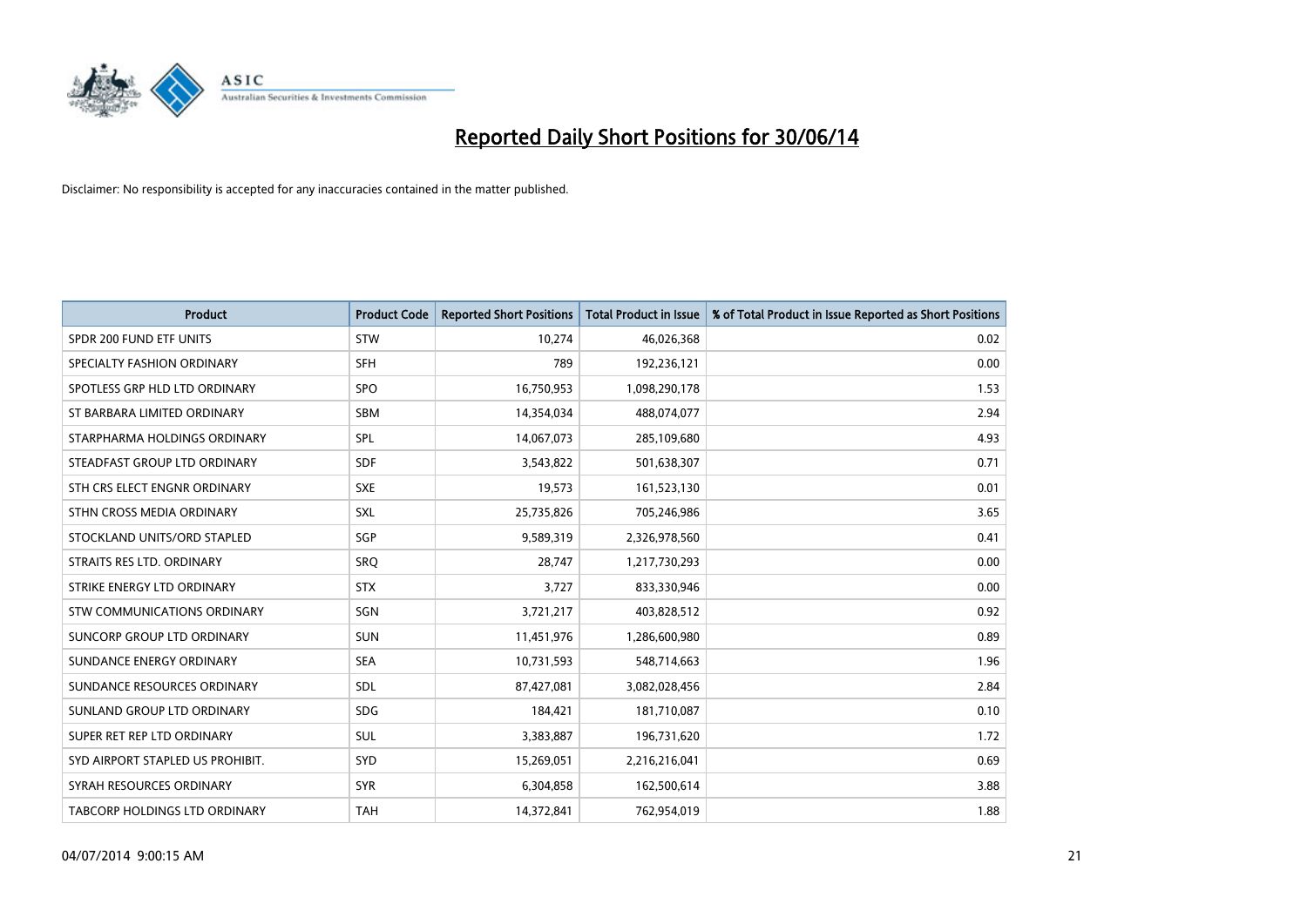

| <b>Product</b>                      | <b>Product Code</b> | <b>Reported Short Positions</b> | <b>Total Product in Issue</b> | % of Total Product in Issue Reported as Short Positions |
|-------------------------------------|---------------------|---------------------------------|-------------------------------|---------------------------------------------------------|
| TAP OIL LIMITED ORDINARY            | <b>TAP</b>          | 34,591                          | 242,703,668                   | 0.01                                                    |
| TASSAL GROUP LIMITED ORDINARY       | <b>TGR</b>          | 751,894                         | 146,507,029                   | 0.51                                                    |
| <b>TATTS GROUP LTD ORDINARY</b>     | <b>TTS</b>          | 36,046,510                      | 1,434,447,341                 | 2.51                                                    |
| TECHNOLOGY ONE ORDINARY             | <b>TNE</b>          | 80,897                          | 307,751,455                   | 0.03                                                    |
| TELECOM CORPORATION ORDINARY        | <b>TEL</b>          | 8,170,505                       | 1,828,530,844                 | 0.45                                                    |
| TELSTRA CORPORATION, ORDINARY       | <b>TLS</b>          | 21,677,226                      | 12,443,074,357                | 0.17                                                    |
| TEN NETWORK HOLDINGS ORDINARY       | <b>TEN</b>          | 176,678,664                     | 2,630,984,596                 | 6.72                                                    |
| TERANGA GOLD CORP CDI 1:1           | TGZ                 | 1,374                           | 95,839,726                    | 0.00                                                    |
| TFS CORPORATION LTD ORDINARY        | <b>TFC</b>          | 2,452,023                       | 324,157,408                   | 0.76                                                    |
| THE PAS GROUP LTD ORDINARY          | <b>PGR</b>          | 947,389                         | 136,690,860                   | 0.69                                                    |
| THE REJECT SHOP ORDINARY            | <b>TRS</b>          | 3,384,007                       | 28,826,248                    | 11.74                                                   |
| THORN GROUP LIMITED ORDINARY        | <b>TGA</b>          | 780                             | 149,494,813                   | 0.00                                                    |
| TIGER RESOURCES ORDINARY            | <b>TGS</b>          | 3,090,373                       | 898,784,227                   | 0.34                                                    |
| TITAN ENERGY SERVICE ORDINARY       | <b>TTN</b>          | 14,154                          | 50,585,915                    | 0.03                                                    |
| TOLL HOLDINGS LTD ORDINARY          | <b>TOL</b>          | 29,554,550                      | 717,133,875                   | 4.12                                                    |
| TOX FREE SOLUTIONS ORDINARY         | <b>TOX</b>          | 3,724,829                       | 133,752,359                   | 2.78                                                    |
| TPG TELECOM LIMITED ORDINARY        | <b>TPM</b>          | 11,078,458                      | 793,808,141                   | 1.40                                                    |
| TRADE ME GROUP ORDINARY             | <b>TME</b>          | 2,442,233                       | 396,584,956                   | 0.62                                                    |
| <b>TRANSFIELD SERVICES ORDINARY</b> | <b>TSE</b>          | 33,760,204                      | 512,457,716                   | 6.59                                                    |
| TRANSPACIFIC INDUST. ORDINARY       | TPI                 | 5,554,657                       | 1,578,786,704                 | 0.35                                                    |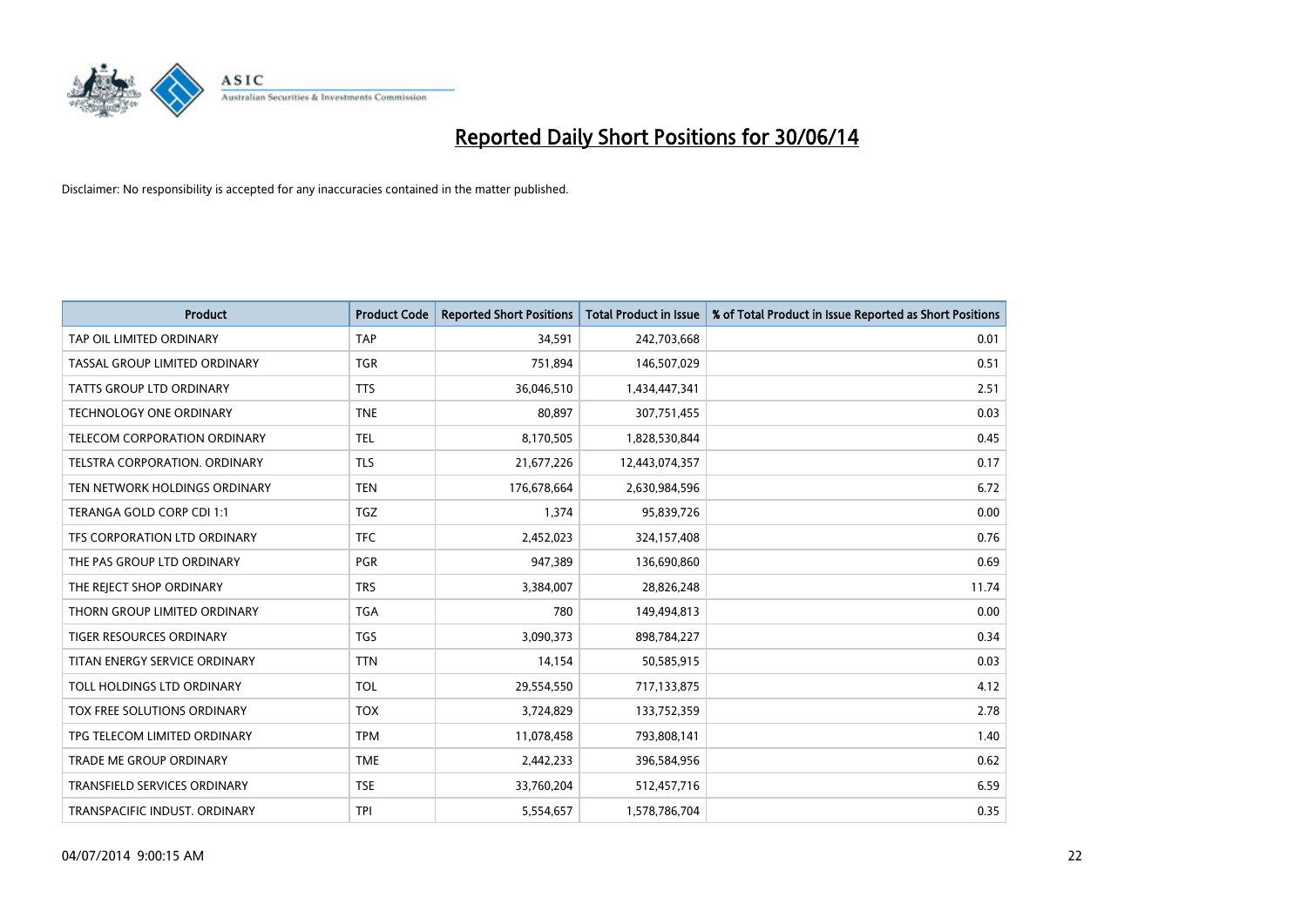

| <b>Product</b>                       | <b>Product Code</b> | <b>Reported Short Positions</b> | <b>Total Product in Issue</b> | % of Total Product in Issue Reported as Short Positions |
|--------------------------------------|---------------------|---------------------------------|-------------------------------|---------------------------------------------------------|
| TRANSURBAN GROUP TRIPLE STAPLED SEC. | <b>TCL</b>          | 10,191,436                      | 1,896,384,069                 | 0.54                                                    |
| TREASURY GROUP ORDINARY              | <b>TRG</b>          | 27,570                          | 23,070,755                    | 0.12                                                    |
| TREASURY WINE ESTATE ORDINARY        | <b>TWE</b>          | 29,386,365                      | 649,427,560                   | 4.52                                                    |
| TRITON MIN LTD ORDINARY              | <b>TON</b>          | 70,100                          | 267,680,722                   | 0.03                                                    |
| TROY RESOURCES LTD ORDINARY          | <b>TRY</b>          | 2,406,300                       | 195,034,997                   | 1.23                                                    |
| UGL LIMITED ORDINARY                 | UGL                 | 18, 161, 750                    | 166,511,240                   | 10.91                                                   |
| UNILIFE CORPORATION CDI 6:1          | <b>UNS</b>          | 120,000                         | 268,300,092                   | 0.04                                                    |
| URANEX LIMITED ORDINARY              | <b>UNX</b>          | 86,621                          | 257,988,003                   | 0.03                                                    |
| US MASTERS RES FUND ORDINARY UNITS   | <b>URF</b>          | 27                              | 263,972,915                   | 0.00                                                    |
| <b>UXC LIMITED ORDINARY</b>          | <b>UXC</b>          | 3,410,442                       | 322,477,434                   | 1.06                                                    |
| <b>VEDA GROUP LTD ORDINARY</b>       | <b>VED</b>          | 16,622,441                      | 842,055,406                   | 1.97                                                    |
| VILLAGE ROADSHOW LTD ORDINARY        | <b>VRL</b>          | 1,368,705                       | 159,504,142                   | 0.86                                                    |
| <b>VIRGIN AUS HLDG LTD ORDINARY</b>  | <b>VAH</b>          | 63,451,839                      | 3,514,825,734                 | 1.81                                                    |
| <b>VIRTUS HEALTH LTD ORDINARY</b>    | <b>VRT</b>          | 3,405,383                       | 79,722,678                    | 4.27                                                    |
| VISION EYE INSTITUTE ORDINARY        | VEI                 | 32,006                          | 161,017,230                   | 0.02                                                    |
| <b>VOCATION LTD ORDINARY</b>         | <b>VET</b>          | 11,658,269                      | 202,899,894                   | 5.75                                                    |
| <b>VOCUS COMMS LTD ORDINARY</b>      | VOC                 | 217,197                         | 92,934,834                    | 0.23                                                    |
| WARRNAMBOOL CHEESE ORDINARY          | <b>WCB</b>          | 5,044                           | 56,098,797                    | 0.01                                                    |
| <b>WATPAC LIMITED ORDINARY</b>       | <b>WTP</b>          | 2,615                           | 186,489,922                   | 0.00                                                    |
| <b>WDS LIMITED ORDINARY</b>          | <b>WDS</b>          | 8,425                           | 144,740,614                   | 0.01                                                    |